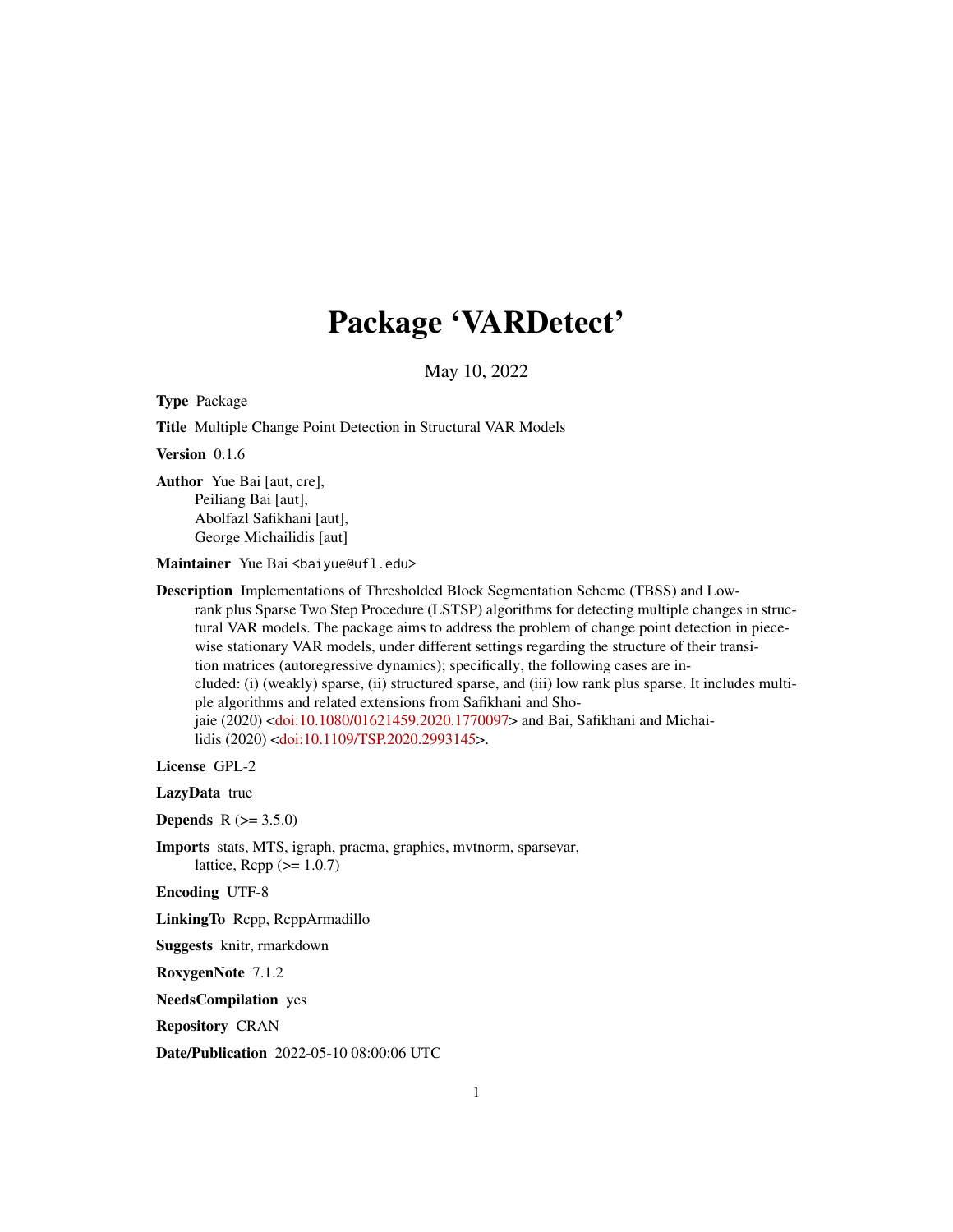## <span id="page-1-0"></span>R topics documented:

| 3              |
|----------------|
| $\overline{4}$ |
| 5              |
| 7              |
| -8             |
| - 9            |
| - 9            |
|                |
| - 11           |
|                |
|                |
|                |
|                |
|                |
|                |
|                |

#### **Index** [24](#page-23-0)

detection\_check *function for detection check*

#### Description

function for detection check

#### Usage

```
detection_check(pts.final, brk, nob, critval = 5)
```
#### Arguments

| pts.final | a list of estimated change points                                                                                                                                                                                                                                                                                          |
|-----------|----------------------------------------------------------------------------------------------------------------------------------------------------------------------------------------------------------------------------------------------------------------------------------------------------------------------------|
| brk       | the true change points                                                                                                                                                                                                                                                                                                     |
| nob       | length of time series                                                                                                                                                                                                                                                                                                      |
| critval   | critical value for selection rate. Default value is 5. Specifically, to compute<br>the selection rate, a selected break point is counted as a "success" for the $j$ -<br>th true break point, $t_i$ , if it falls in the interval $[t_i - (t_i - t_{i-1})/critical, t_i +$<br>$(t_{j+1} - t_j)/critval$ , $j = 1, , m_0$ . |

#### Value

a matrix of detection summary results, including the absolute error, selection rate and relative location. The absolute error of the locations of the estimated break points is defined as  $error_j$  = |til $det_j^f - t_j |, j = 1, \ldots, m_0.$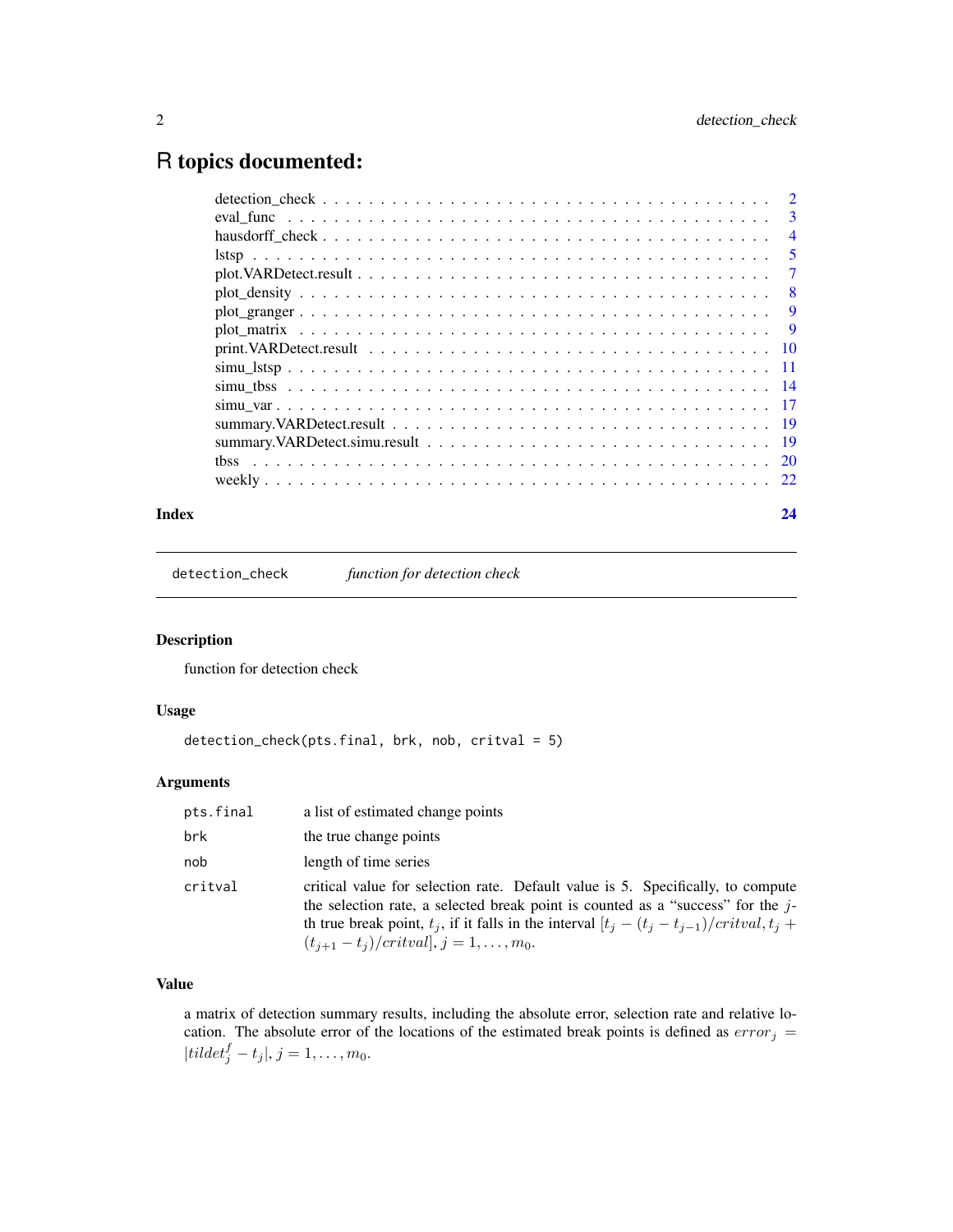#### <span id="page-2-0"></span>eval\_func 3

#### Examples

```
# an example of 10 replicates result
set.seed(1)
nob <- 1000
brk \leq -c(333, 666, nob+1)cp.list <- vector('list', 10)
for(i in 1:10){
    cp.list[[i]] \leftarrow brk[1:2] + sample(c(-50:50),1)}
# some replicate fails to detect all the change point
cp.list[[2]] <- cp.list[[2]][1]
cp.list[4] <- list(NULL) # setting 4'th element to NULL.
# some replicate overestimate the number of change point
cp.list[[3]] <- c(cp.list[[3]], 800)
cp.list
res <- detection_check(cp.list, brk, nob, critval = 5)
res
# use a stricter critical value
res <- detection_check(cp.list, brk, nob, critval = 10)
res
```
eval\_func *Evaluation function, return the performance of simulation results*

#### **Description**

Evaluation function, return the performance of simulation results

#### Usage

eval\_func(true\_mats, est\_mats)

#### Arguments

| true mats | a list of true matrices for all segments, the length of list equals to the true number |
|-----------|----------------------------------------------------------------------------------------|
|           | of segments                                                                            |
| est mats  | a list of estimated matrices for all simulation replications, for each element, it is  |
|           | a list of numeric matrices, representing the estimated matrices for segments           |

#### Value

A list, containing the results for all measurements

sensitivity A numeric vector, containing all the results for sensitivity over all replications specificity A numeric vector, including all the results for specificity over all replications

accuracy A numeric vector, the results for accuracy over all replications

mcc A numeric vector, the results for Matthew's correlation coefficients over all replications

false\_reps An integer vector, recording all the replications which falsely detects the change points, over-detect or under-detect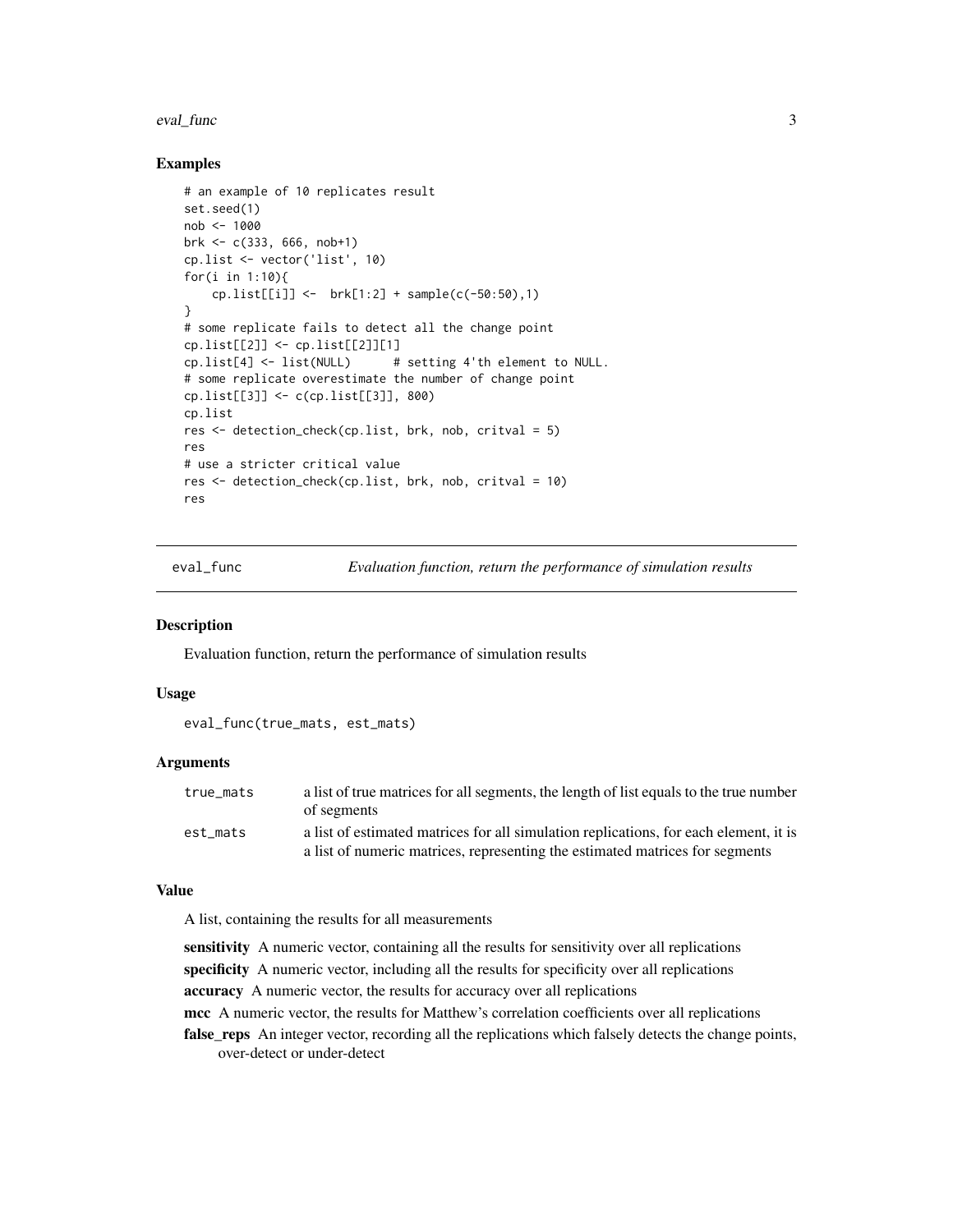#### Examples

```
true_mats <- vector('list', 2)
true\_mats[[1]] \leq \text{matrix}(c(1, 0, 0.5, 0.8), 2, 2, byrow = TRUE)true\_mats[[2]] \leq \text{matrix}(c(0, 0, 0, 0.75), 2, 2, byrow = TRUE)est_mats <- vector('list', 5)
for(i in 1:5){
    est_mats[[i]] <- vector('list', 2)
   est\_mats[[i]][[1]] \leq -matrix(\text{sample}(c(0, 1, 2), size = 4, replace = TRUE)), 2, 2, byrow = TRUE)est\_mats[[i]][[2]] \le -matrix(sampale(c(\emptyset, 1), size = 4, replace = TRUE), 2, 2, byrow = TRUE)}
perf_eval <- eval_func(true_mats, est_mats)
```
hausdorff\_check *function for hausdorff distance computation*

#### Description

The function includes two hausdorff distance. The first one is hausdorff\_true\_est  $(d(A_n, tilde A_n^f))$ : for each estimated change point, we find the closest true CP and compute the distance, then take the maximum of distances. The second one is hausdorff\_est\_true( $d(tildeA_n^f, A_n)$ ): for each true change point, find the closest estimated change point and compute the distance, then take the maximum of distances.

#### Usage

hausdorff\_check(pts.final, brk)

#### Arguments

| pts.final | a list of estimated change points |
|-----------|-----------------------------------|
| brk       | the true change points            |

#### Value

hausdorff distance summary results, including mean, standard deviation and median.

```
## an example of 10 replicates result
set.seed(1)
nob <- 1000
brk <- c(333, 666, nob+1)
cp.list <- vector('list', 10)
for(i in 1:10){
    cp.list[[i]] <- brk[1:2] + sample(c(-50:50),1)
}
# some replicate fails to detect all the change point
cp.list[[2]] <- cp.list[[2]][1]
```
<span id="page-3-0"></span>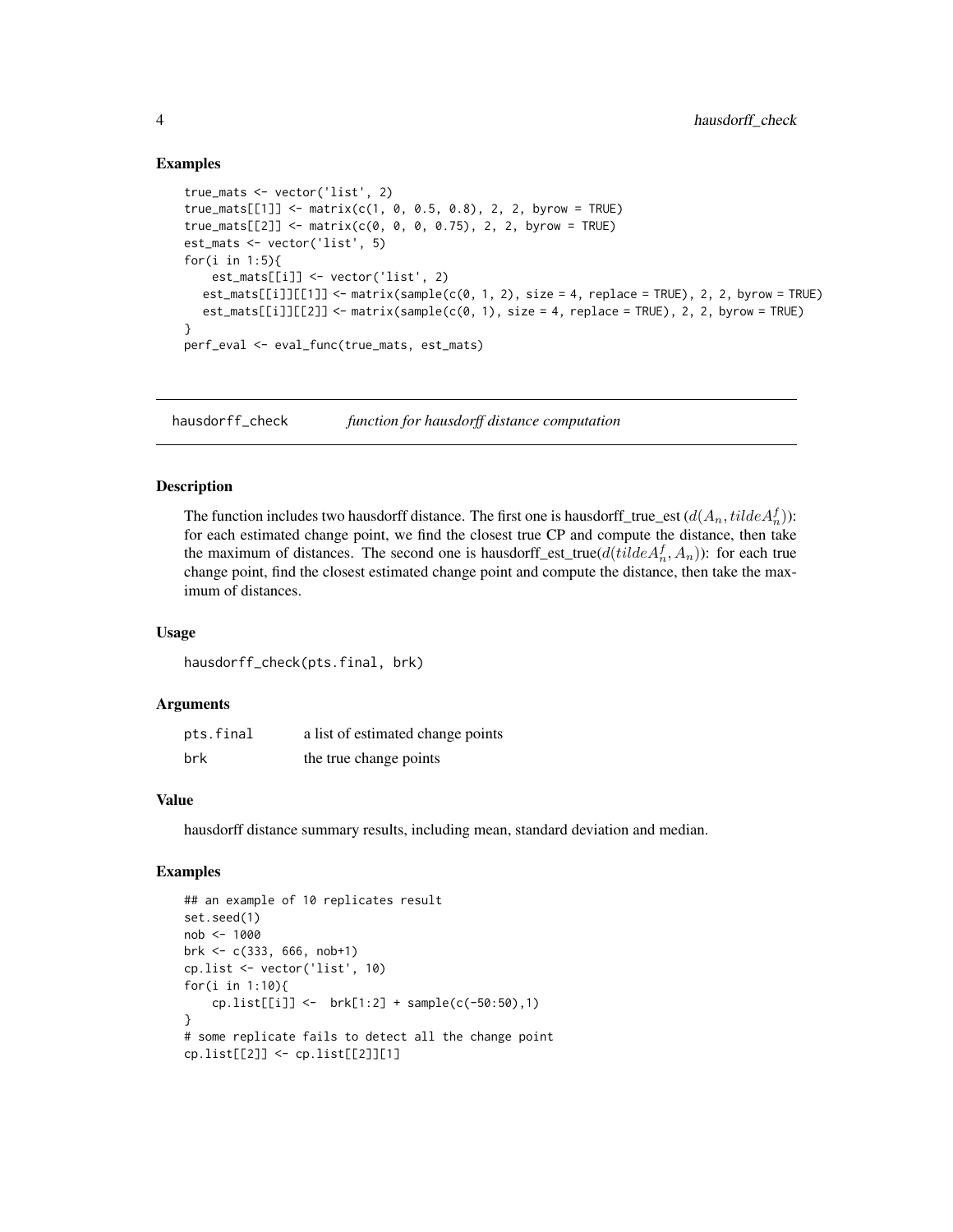```
cp.list[4] <- list(NULL) # setting 4'th element to NULL.
# some replicate overestimate the number of change point
cp.list[[3]] <- c(cp.list[[3]], 800)
cp.list
res <- hausdorff_check(cp.list, brk)
res
```
lstsp *Main function for the low rank plus sparse structure VAR model*

#### Description

Main function for the low-rank plus sparse structure VAR model

#### Usage

```
lstsp(
  data,
  lambda.1 = NULL,mu.1 = NULL,lambda.1.seq = NULL,
  mu.1.\text{seq} = NULL,lambda.2,
  mu.2,
  lambda.3,
  mu.3,
  alpha_L = 0.25,
  omega = NULL,
  h = NULL,step.size = NULL,
  tol = 1e-04,niter = 100,
  backtracking = TRUE,
  skip = 5,cv = FALSE,nfold = NULL,
  verbose = FALSE
)
```

| data         | A n by p dataset matrix                                                                         |
|--------------|-------------------------------------------------------------------------------------------------|
| lambda.1     | tuning parameter for sparse component for the first step                                        |
| mu.1         | tuning parameter for low rank component for the first step                                      |
| lambda.1.seg | a sequence of lambda to the left segment for cross-validation, it's not mandatory<br>to provide |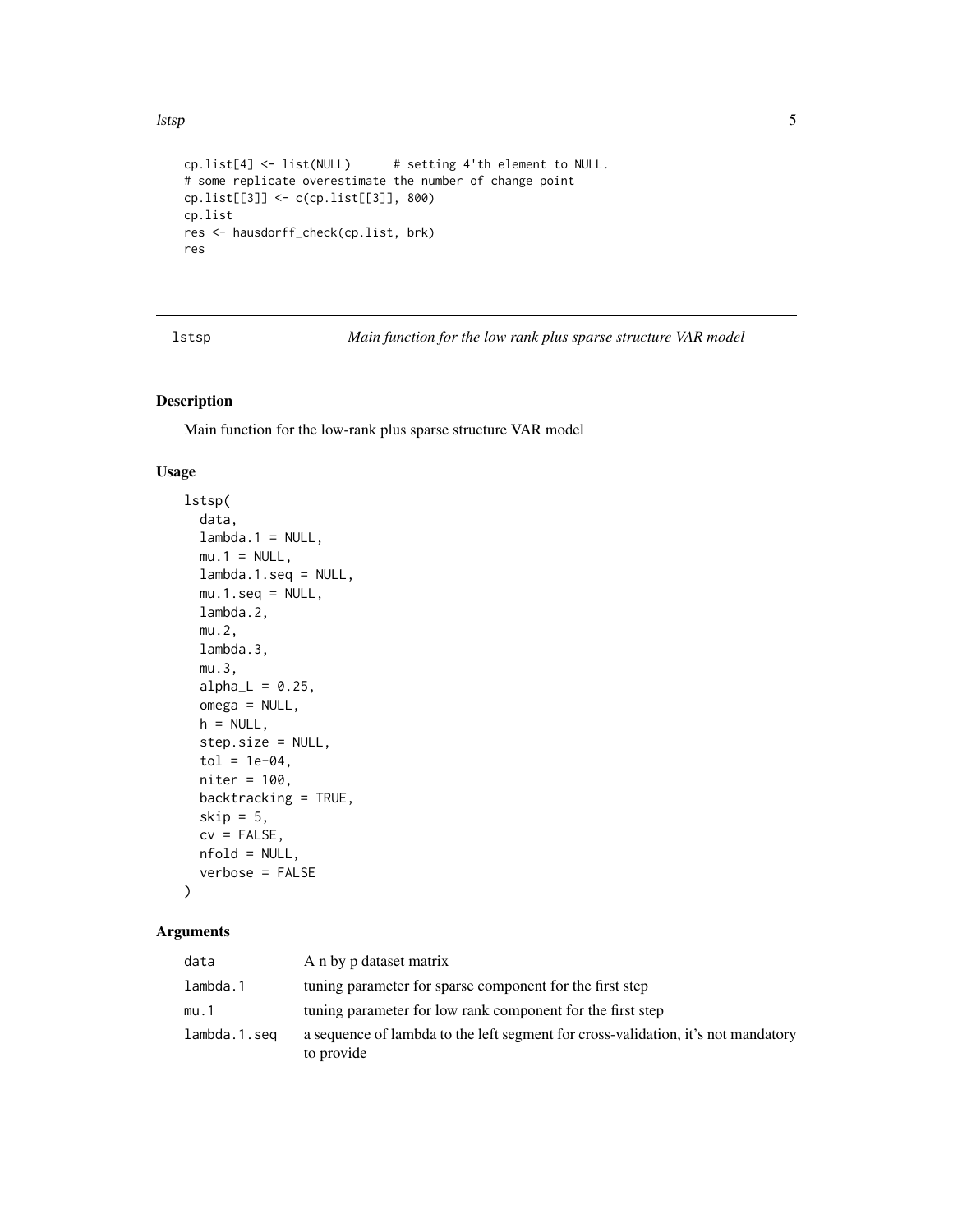| $mu.1.\n$    | a sequence of mu to the left segment, low rank component tuning parameter                                                  |
|--------------|----------------------------------------------------------------------------------------------------------------------------|
| lambda.2     | tuning parameter for sparse for the second step                                                                            |
| mu.2         | tuning parameter for low rank for the second step                                                                          |
| lambda.3     | tuning parameter for estimating sparse components                                                                          |
| mu.3         | tuning parameter for estimating low rank components                                                                        |
| alpha_L      | a positive numeric value, indicating the restricted space of low rank component,<br>default is 0.25                        |
| omega        | tuning parameter for information criterion, the larger of omega, the fewer final<br>selected change points                 |
| h            | window size of the first rolling window step                                                                               |
| step.size    | rolling step                                                                                                               |
| tol          | tolerance for the convergence in the second screening step, indicates when to<br>stop                                      |
| niter        | the number of iterations required for FISTA algorithm                                                                      |
| backtracking | A boolean argument to indicate use backtrack to FISTA model                                                                |
| skip         | The number of observations need to skip near the boundaries                                                                |
| <b>CV</b>    | A boolean argument, indicates whether the user will apply cross validation to<br>select tuning parameter, default is FALSE |
| nfold        | An positive integer, the number of folds for cross validation                                                              |
| verbose      | If is TRUE, then it will print all information about current step.                                                         |

A list object including

data the original dataset

q the time lag for the time series, in this case, it is 1

cp Final estimated change points

sparse\_mats Final estimated sparse components

lowrank\_mats Final estimated low rank components

est\_phi Final estimated model parameter, equals to sum of low rank and sparse components

time Running time for the LSTSP algorithm

```
nob <- 100
p \le -15brk <- c(50, nob+1)
rank \leq c(1, 3)signals \leq c(-0.7, 0.8)singular_vals <- c(1, 0.75, 0.5)
info\_ratio \leftarrow rep(0.35, 2)try \le simu_var(method = "LS", nob = nob, k = p, lags = 1, brk = brk,
```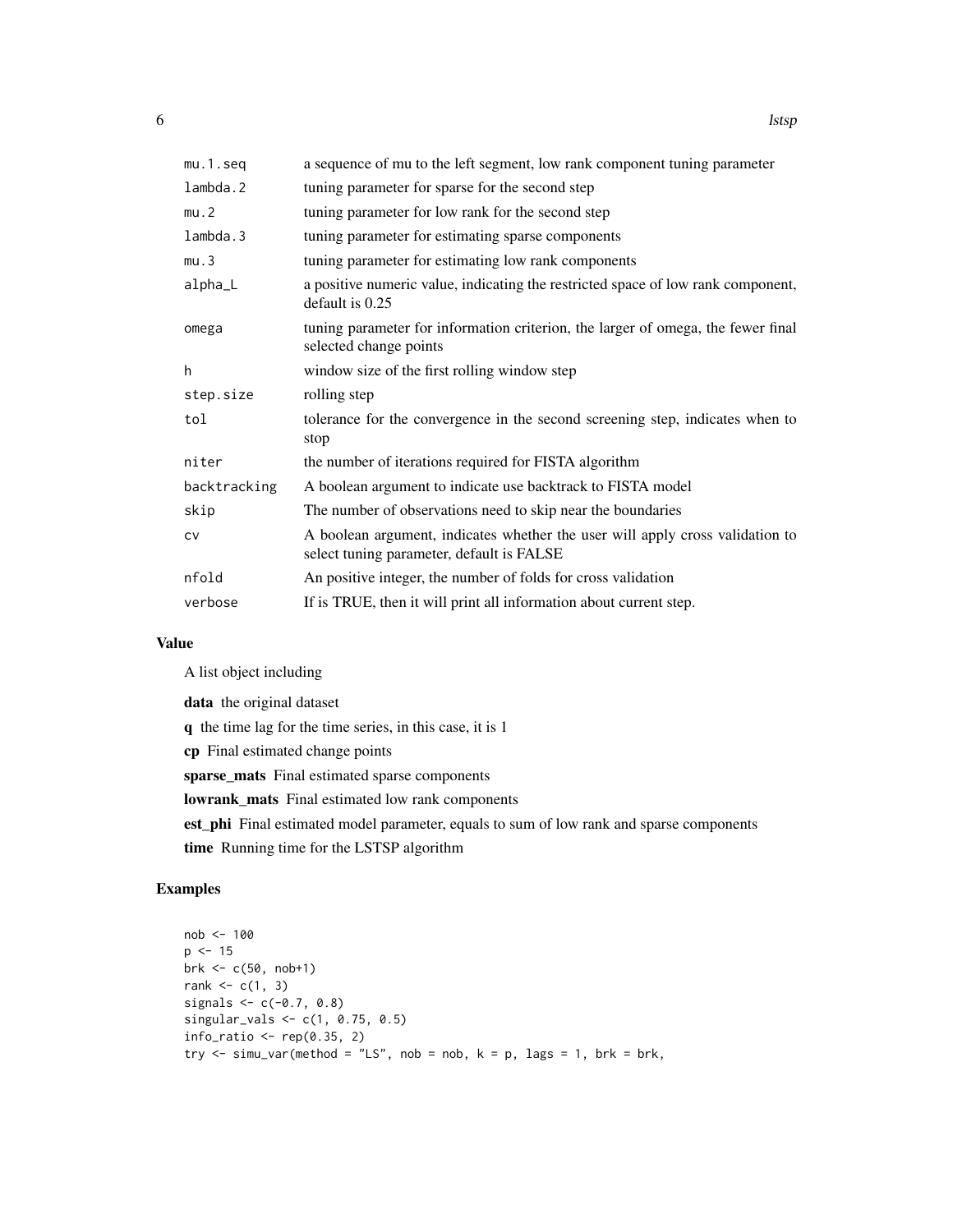```
sigma = as.matrix(diag(p)), signals = signals,
                rank = rank, singular_vals = singular_vals, info_ratio = info_ratio,
                sp\_pattern = "off-diagonal", spectral\_radius = 0.9)data <- try$series
lambda1 = lambda2 = lambda3 <- c(2.5, 2.5)mu1 = mu2 = mu3 \le c(15, 15)fit \le lstsp(data, lambda.1 = lambda1, mu.1 = mu1,
             lambda.2 = lambda2, mu.2 = mu2,lambda.3 = lambda3, mu.3 = mu3, alphaL = 0.25,
             step.size = 5, niter = 20, skip = 5,
             cv = FALSE, verbose = FALSE)
summary(fit)
plot(fit, data, display = "cp")
plot(fit, data, display = "param")
```
plot.VARDetect.result *Plotting the output from VARDetect.result class*

#### Description

Plotting method for S3 object of class VARDetect.result

#### Usage

```
## S3 method for class 'VARDetect.result'
plot(
  x,
  display = c("cp", "param", "granger", "density"),
  threshold = 0.1,
  layout = c("circle", "star", "nicely"),
  ...
)
```

| x         | a VARDetect.result object                                                                          |
|-----------|----------------------------------------------------------------------------------------------------|
| display   | a character string, indicates the object the user wants to plot; possible values are               |
|           | "cp" input time series together with the estimated change points                                   |
|           | "param" estimated model parameters                                                                 |
|           | "granger" present the model parameters through Granger causal networks                             |
|           | "density" plot the sparsity levels across all segments                                             |
| threshold | a positive numeric value, indicates the threshold to present the entries in the<br>sparse matrices |
| layout    | a character string, indicating the layout of the Granger network                                   |
| $\cdots$  | not in use                                                                                         |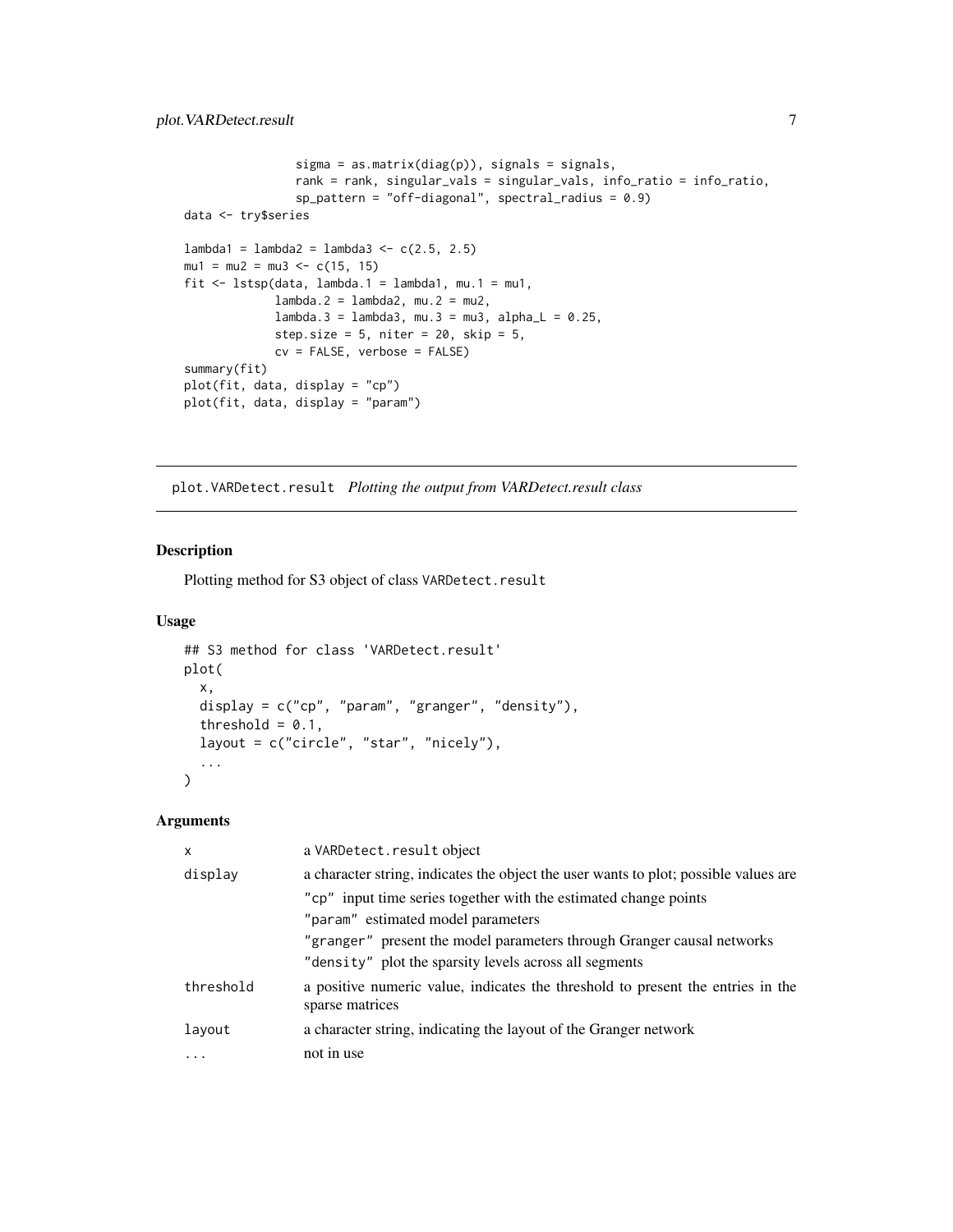A plot for change points or a series of plots for Granger causal networks for estimated model parameters

#### Examples

```
nob <- 1000
p \le -15brk \leq c(floor(nob / 3), floor(2 \star nob / 3), nob + 1)
m <- length(brk)
q.t < -1try <- simu_var('sparse',nob=nob,k=p,lags=q.t,brk=brk,sp_pattern="off-diagonal",seed = 1)
data <- try$series
data <- as.matrix(data)
fit \leq tbss(data, method = "sparse", q = q.t)
plot(fit, display = "cp")
plot(fit, display = "param")
plot(fit, display = "granger", threshold = 0.2, layout = "nicely")
plot(fit, display = "density", threshold = 0.2)
```
plot\_density *Function to plot the sparsity levels for estimated model parameters*

#### Description

A function to plot lineplot for sparsity levels of estimated model parameters

#### Usage

```
plot_density(est_mats, threshold = 0.1)
```
#### Arguments

| est mats  | A list of numeric matrices, the length of list equals to the number of estimated<br>segments                                  |
|-----------|-------------------------------------------------------------------------------------------------------------------------------|
| threshold | A numeric value, set as a threshold, the function only counts the non-zeros with<br>absolute magnitudes larger than threshold |

#### Value

A plot for sparsity density across over all estimated segments

```
set.seed(1)
est_mats <- list(matrix(rnorm(400, 0, 2), 20, 20), matrix(rnorm(400), 20, 20))
plot_density(est_mats, threshold = 0.25)
```
<span id="page-7-0"></span>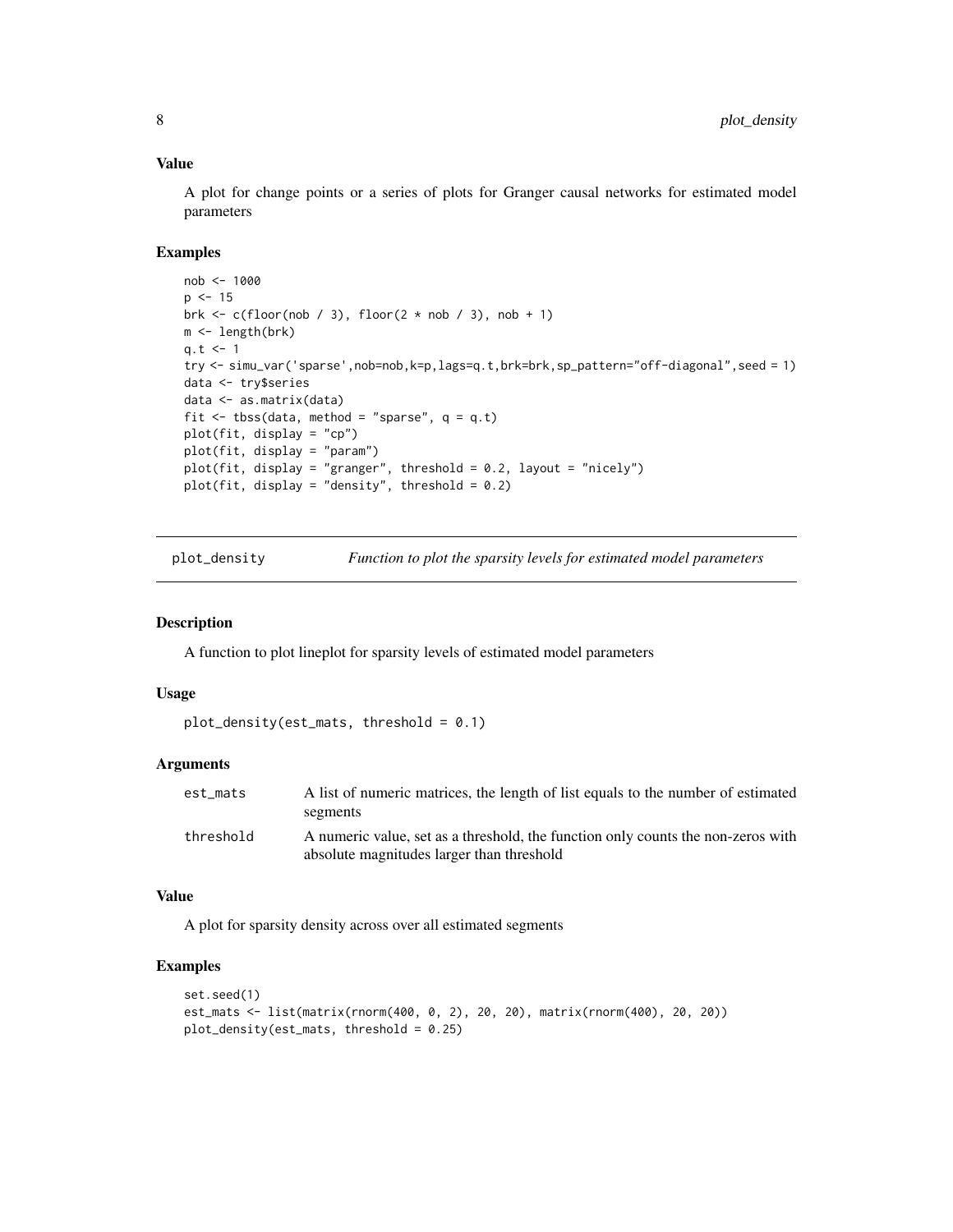<span id="page-8-0"></span>

#### Description

A function to plot Granger causal network for each segment via estimated sparse component

#### Usage

```
plot_granger(est_mats, threshold = 0.1, layout)
```
#### Arguments

| est_mats  | A list of numeric sparse matrices, indicating the estimated sparse components<br>for each segment |
|-----------|---------------------------------------------------------------------------------------------------|
| threshold | A numeric positive value, used to determine the threshold to present the edges                    |
| layout    | A character string, indicates the layout for the igraph plot argument                             |

#### Value

A series of plots of Granger networks of VAR model parameters

#### Examples

```
set.seed(1)
est_mats <- list(matrix(rnorm(400, 0, 1), 20, 20))
plot_granger(est_mats, threshold = 2, layout = "circle")
plot_granger(est_mats, threshold = 2, layout = "star")
plot_granger(est_mats, threshold = 2, layout = "nicely")
```
plot\_matrix *Plot the AR coefficient matrix*

#### Description

Plot the AR coefficient matrix

#### Usage

plot\_matrix(phi, p)

| phi | parameter matrix                         |
|-----|------------------------------------------|
| D   | number of segements times number of lags |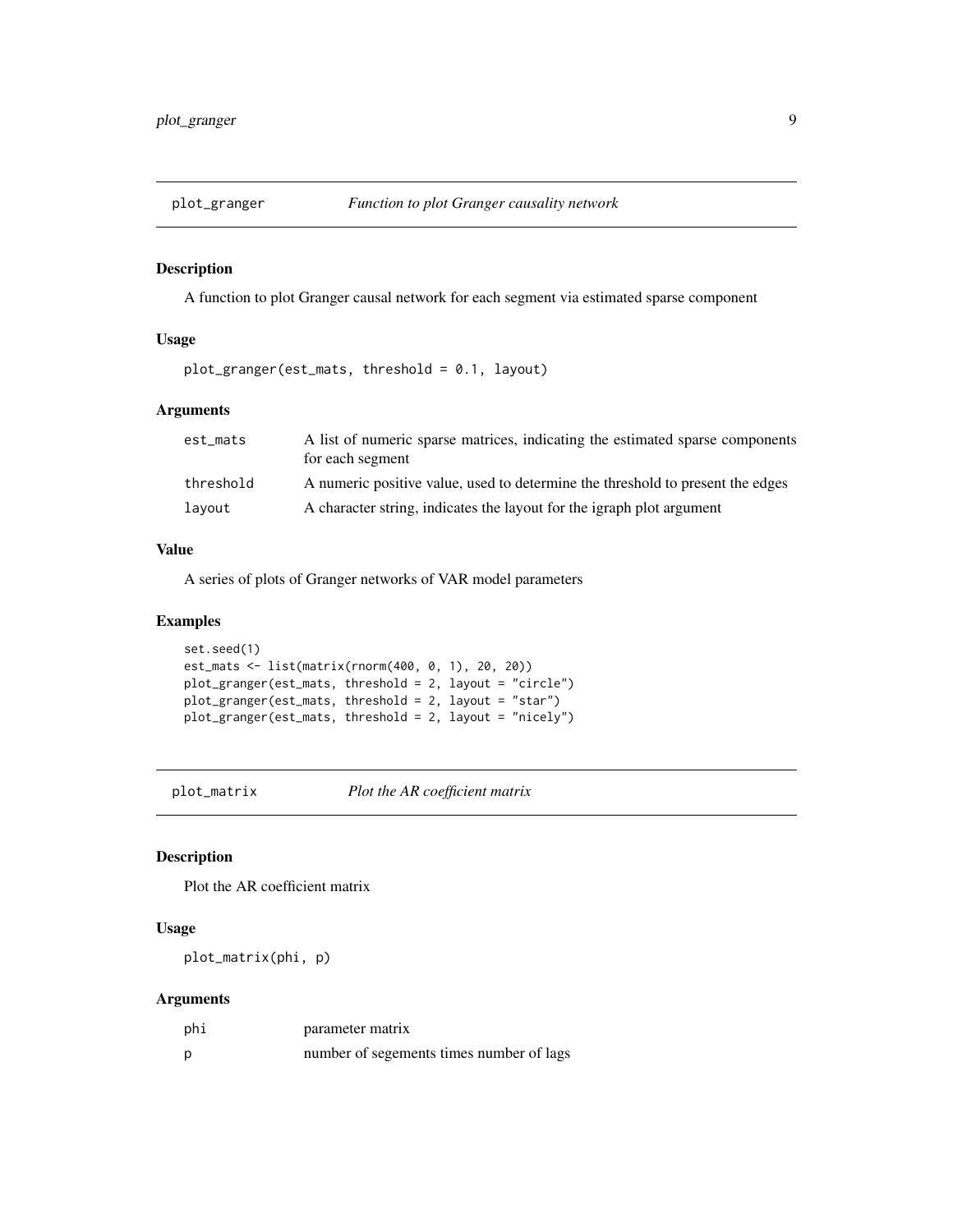a plot of AR coefficient matrix

#### Examples

```
nob \leq (10^3*4); #number of time points
p <- 15; # number of time series components
brk <- c(floor(nob/3),floor(2*nob/3),nob+1); # true break points with nob+1 as the last element
m0 \leq -\text{length}(brk) -1; # number of break points
q.t < -2; # the true AR order
m <- m0+1 #number of segments
sp_density <- rep(0.05, m*q.t) #sparsity level (5%)
try<-simu_var("sparse",nob=nob,k=p,lags=q.t,brk =brk,sp_pattern="random",sp_density=sp_density)
print(plot_matrix(do.call("cbind",try$model_param), m*q.t ))
```
print.VARDetect.result

*Function to print the change points estimated by VARDetect*

#### Description

Print the estimated change points of class VARDetect.result

#### Usage

## S3 method for class 'VARDetect.result'  $print(x, \ldots)$ 

#### Arguments

| X        | a VARDetect.result class object |
|----------|---------------------------------|
| $\cdots$ | not in use                      |

#### Value

Print the estimated change points

```
nob <- 1000
p \le -15brk \leq c(floor(nob / 3), floor(2 \star nob / 3), nob + 1)
m <- length(brk)
q.t < -1try <- simu_var('sparse',nob=nob,k=p,lags=q.t,brk=brk,sp_pattern="off-diagonal",seed=1)
data <- try$series
data <- as.matrix(data)
fit \leq tbss(data, method = "sparse", q = q.t)
print(fit)
```
<span id="page-9-0"></span>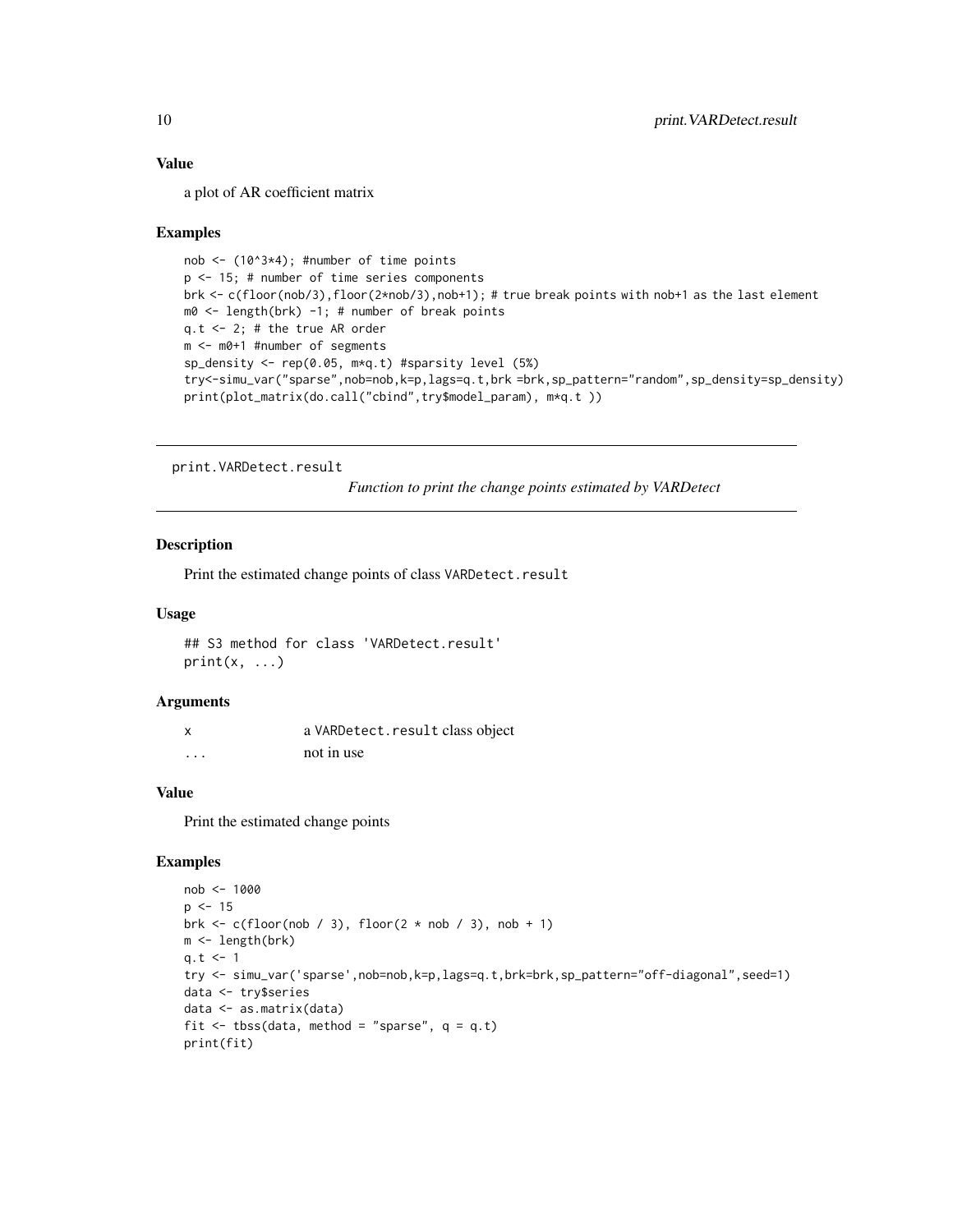<span id="page-10-0"></span>

#### Description

A function to generate simulation with LSTSP algorithm

#### Usage

```
simu_lstsp(
 nreps,
  sim\_method = c("LS"),
 nob,
 k,
  lags = 1,lags_vector = NULL,
 brk,
  sigma,
  skip = 50,
  group_mats = NULL,
  group_type = c("columnwise", "rowwise"),
 group_index = NULL,
  sparse_mats = NULL,
  sp_density = NULL,
  signals = NULL,
  rank = NULL,info_ratio = NULL,
  sp_pattern = c("off-diagonal", "diagoanl", "random"),
  singular_vals = NULL,
  spectral_radius = 0.9,alpha_L = 0.25,
  lambda.1 = NULL,mu.1 = NULL,lambda.1.seq = NULL,
 mu.1.\text{seq} = NULL,lambda.2,
 mu.2,
  lambda.3,
 mu.3,
 omega = NULL,
 h = NULL,step.size = NULL,
  tol = 1e-04,niter = 100,
 backtracking = TRUE,
  rolling.skip = 5,
  cv = FALSE,
```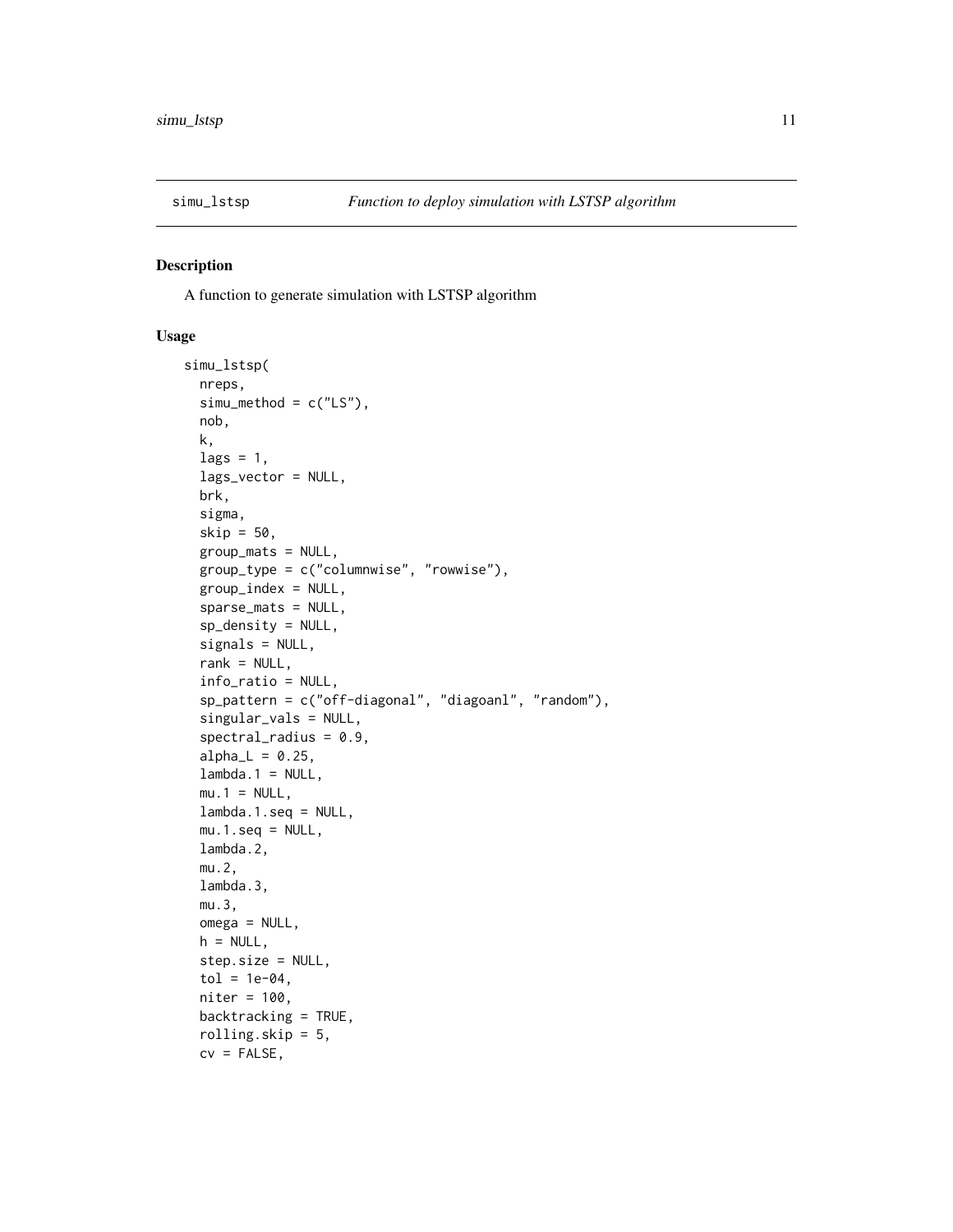```
nfold = NULL,
   verbose = FALSE
\overline{)}
```

| nreps                            | A positive integer, indicating the number of simulation replications                                |
|----------------------------------|-----------------------------------------------------------------------------------------------------|
| simu_method                      | the structure of time series: only available for "LS"                                               |
| nob                              | sample size                                                                                         |
| k                                | dimension of transition matrix                                                                      |
| lags                             | lags of VAR time series. Default is 1.                                                              |
| lags_vector                      | a vector of lags of VAR time series for each segment                                                |
| brk                              | a vector of break points with $(nob+1)$ as the last element                                         |
| sigma                            | the variance matrix for error term                                                                  |
| skip                             | an argument to control the leading data points to obtain a stationary time series                   |
| group_mats                       | transition matrix for group sparse case                                                             |
| group_type                       | type for group lasso: "columnwise", "rowwise". Default is "columnwise".                             |
| group_index                      | group index for group lasso.                                                                        |
| sparse_mats                      | transition matrix for sparse case                                                                   |
| sp_density                       | if we choose random pattern, we should provide the sparsity density for each<br>segment             |
| signals                          | manually setting signal for each segment (including sign)                                           |
| rank                             | if we choose method is low rank plus sparse, we need to provide the ranks for<br>each segment       |
| info_ratio                       | the information ratio leverages the signal strength from low rank and sparse<br>components          |
| sp_pattern                       | a choice of the pattern of sparse component: diagonal, 1-off diagonal, random,<br>custom            |
| singular_vals<br>spectral_radius | singular values for the low rank components                                                         |
|                                  | to ensure the time series is piecewise stationary.                                                  |
| alpha_L                          | a positive numeric value, indicating the restricted space of low rank component,<br>default is 0.25 |
| lambda.1                         | tuning parameter for sparse component for the first step                                            |
| mu.1                             | tuning parameter for low rank component for the first step                                          |
| lambda.1.seq                     | a sequence of lambda to the left segment for cross-validation, it's not mandatory<br>to provide     |
| $mu.1.\n$                        | a sequence of mu to the left segment, low rank component tuning parameter                           |
| lambda.2                         | tuning parameter for sparse for the second step                                                     |
| mu.2                             | tuning parameter for low rank for the second step                                                   |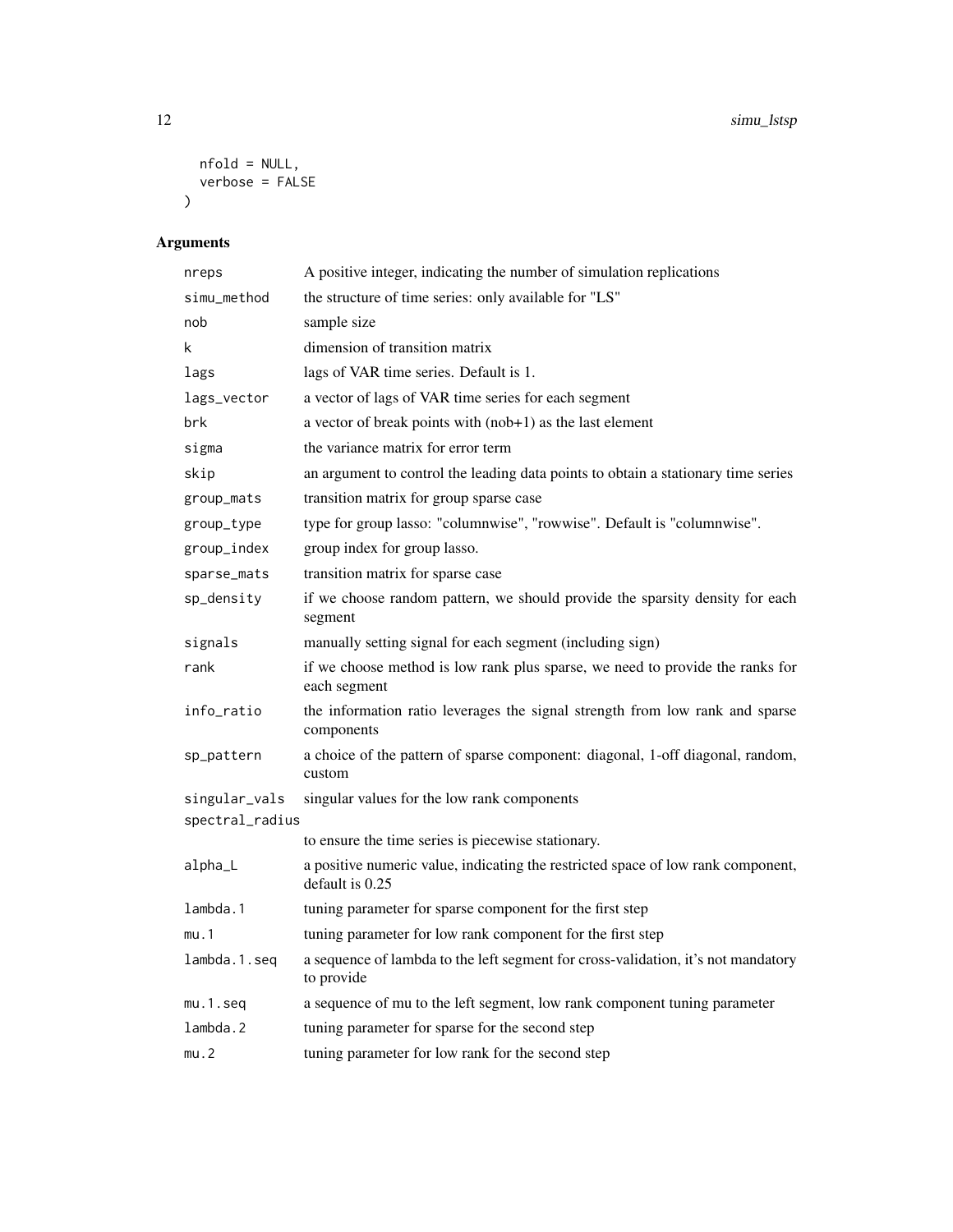| lambda.3     | tuning parameter for estimating sparse components                                                                          |
|--------------|----------------------------------------------------------------------------------------------------------------------------|
| mu.3         | tuning parameter for estimating low rank components                                                                        |
| omega        | tuning parameter for information criterion, the larger of omega, the fewer final<br>selected change points                 |
| h            | window size of the first rolling window step                                                                               |
| step.size    | rolling step                                                                                                               |
| tol          | tolerance for the convergence in the second screening step, indicates when to<br>stop                                      |
| niter        | the number of iterations required for FISTA algorithm                                                                      |
| backtracking | A boolean argument to indicate use backtrack to FISTA model                                                                |
| rolling.skip | The number of observations need to skip near the boundaries                                                                |
| <b>CV</b>    | A boolean argument, indicates whether the user will apply cross validation to<br>select tuning parameter, default is FALSE |
| nfold        | An positive integer, the number of folds for cross validation                                                              |
| verbose      | If is TRUE, then it will print all information about current step.                                                         |

A S3 object of class VARDetect.simu.result, containing the following entries:

sizes A 2-d numeric vector, indicating the size of time series data

true\_lag True time lags for the process, here is fixed to be 1.

**true lagvector** A vector recording the time lags for different segments, not available under this model setting, here is fixed to be NULL

true\_cp True change points for simulation, a numeric vector

true\_sparse A list of numeric matrices, indicating the true sparse components for all segments

true\_lowrank A list of numeric matrices, indicating the true low rank components for all segments

est\_cps A list of estimated change points, including all replications

est\_lag A numeric value, estimated time lags, which is user specified

est\_lagvector A vector for estimated time lags, not available for this model, set as NULL.

est\_sparse\_mats A list of estimated sparse components for all replications

est\_lowrank\_mats A list of estimated low rank components for all replications

est\_phi\_mats A list of estimated model parameters, transition matrices for VAR model

running\_times A numeric vector, containing all running times

```
nob <- 100
p \le -15brk <- c(50, nob+1)
rank \leq c(1, 3)signals <-c(-0.7, 0.8)
```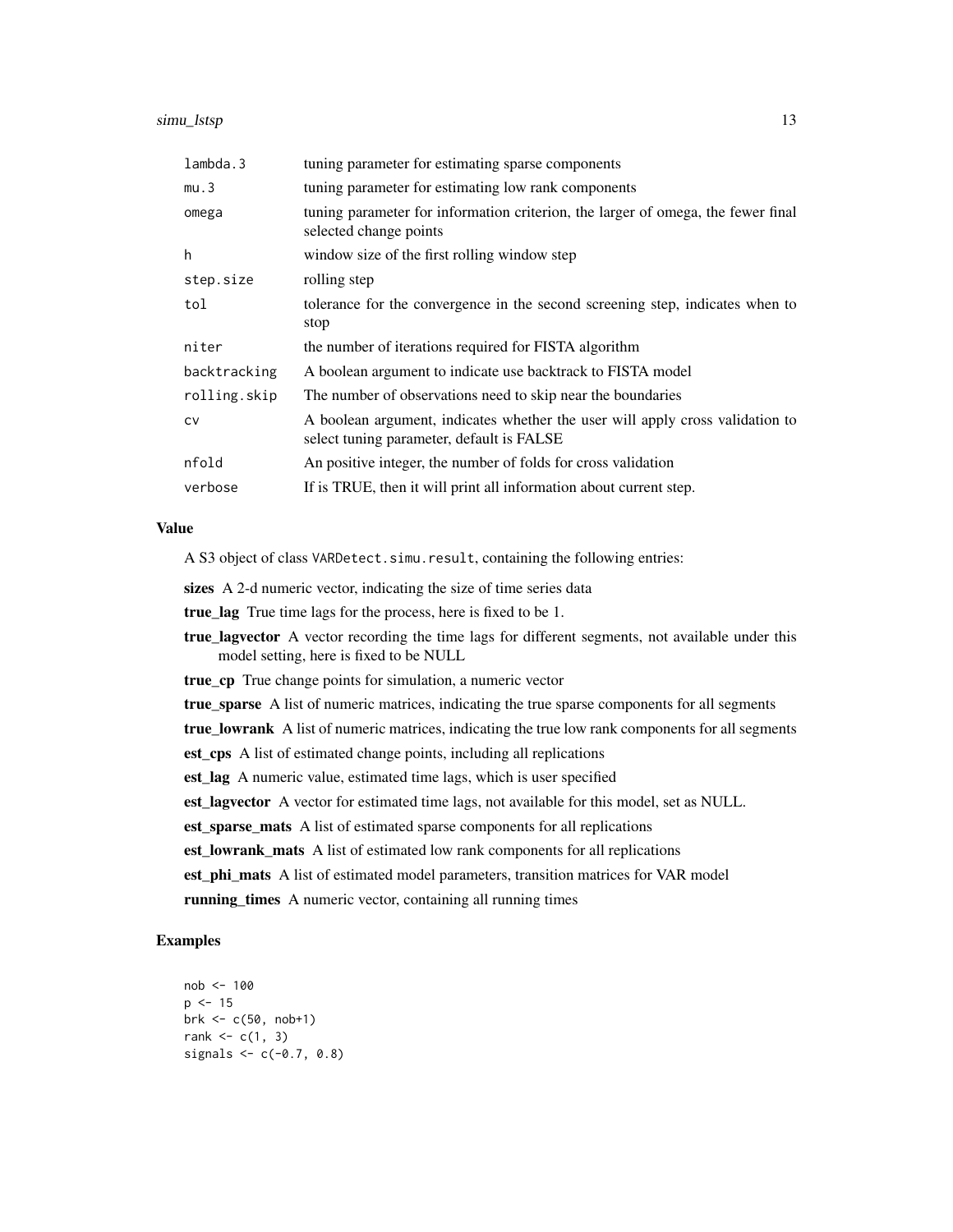```
singular_vals <- c(1, 0.75, 0.5)
info\_ratio \leftarrow rep(0.35, 2)lambda1 = lambda2 = lambda3 < -c(2.5, 2.5)mu1 = mu2 = mu3 \le c(15, 15)try_simu <- simu_lstsp(nreps = 3, simu_method = "LS", nob = nob, k = p,
                       brk = brk, sigma = diag(p), signals = signals,
                       rank = rank, singular_vals = singular_vals,
                       info_ratio = info_ratio, sp_pattern = "off-diagonal",
                       spectral_radius = 0.9, lambda.1 = lambda1, mu.1 = mu1,
                       lambda.2 = lambda2, mu.2 = mu2, lambda.3 = lambda3,
                       mu.3 = mu3, step.size = 5, niter = 20, rolling.skip = 5,
                       cv = FALSE, verbose = TRUE)
summary(try_simu, critical = 5)
```
simu\_tbss *Simulation function for TBSS algorithm*

#### Description

Function for deploying simulation using TBSS algorithm

#### Usage

```
simu_tbss(
  nreps,
  simu_method = c("sparse", "group sparse", "fLS"),
  nob,
  k,
  lags = 1,lags_vector = NULL,
  brk,
  sigma,
  skip = 50,group_mats = NULL,
  group_type = c("columnwise", "rowwise"),
  group\_index = NULL,sparse_mats = NULL,
  sp\_density = NULL,signals = NULL,
  rank = NULL,
  info_ratio = NULL,
  sp_pattern = c("off-diagonal", "diagoanl", "random"),
  singular_vals = NULL,
  spectral_radius = 0.9,
  est_method = c("sparse", "group sparse", "fLS"),
  q = 1,
  tol = 0.01,
```
<span id="page-13-0"></span>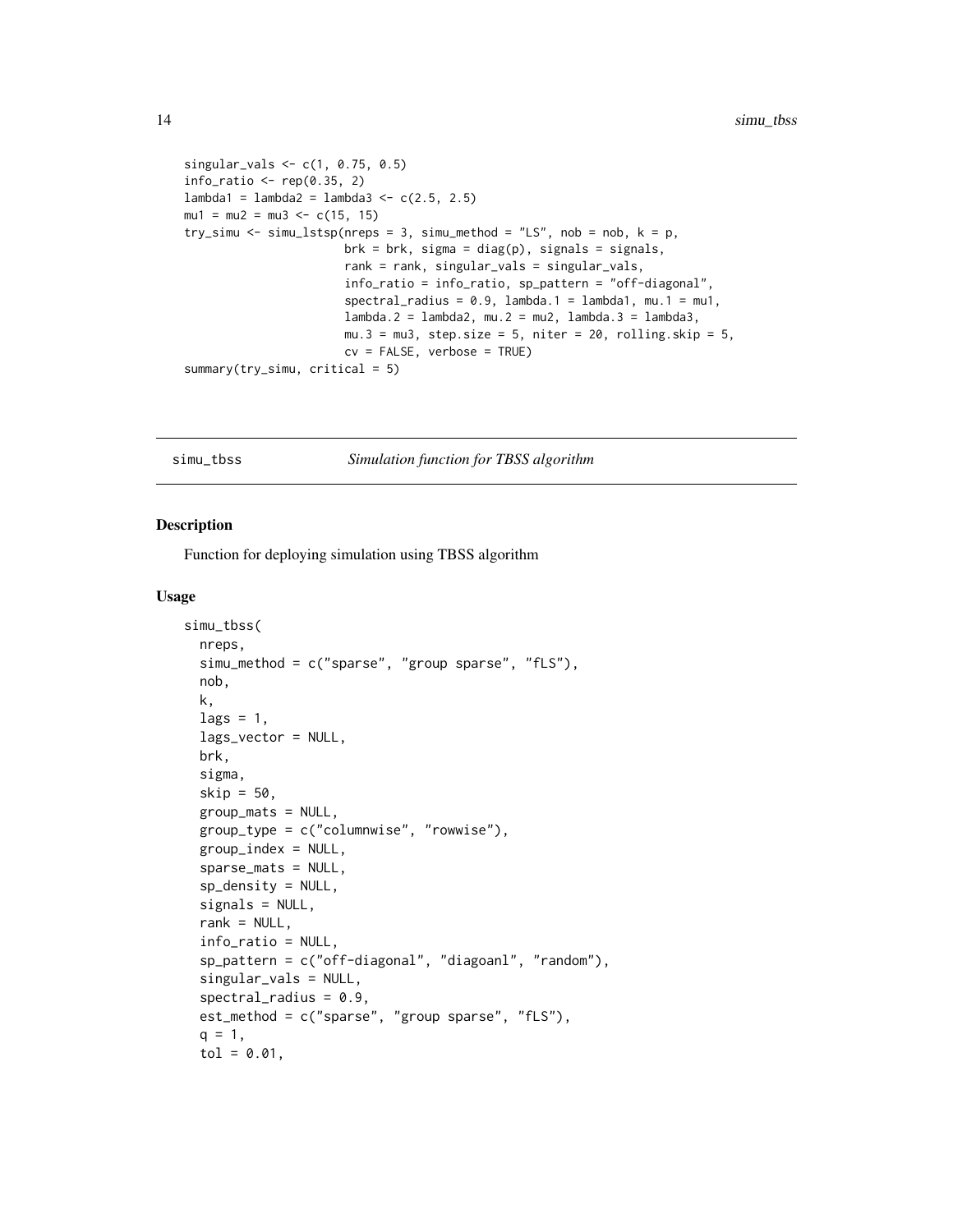#### simu\_tbss 15

```
lambda.1.cv = NULL,
 lambda.2.cv = NULL,
 mu = NULL,group.index = NULL,
 group.case = c("columnwise", "rowwise"),
 max.iteration = 100,
 refit = FALSE,
 block.size = NULL,
 blocks = NULL,
 use.BIC = TRUE,an.grid = NULL
\mathcal{L}
```

| nreps           | A numeric integer number, indicates the number of simulation replications                     |
|-----------------|-----------------------------------------------------------------------------------------------|
| simu_method     | the structure of time series: "sparse", "group sparse", and "fLS"                             |
| nob             | sample size                                                                                   |
| k               | dimension of transition matrix                                                                |
| lags            | lags of VAR time series. Default is 1.                                                        |
| lags_vector     | a vector of lags of VAR time series for each segment                                          |
| brk             | a vector of break points with $(nob+1)$ as the last element                                   |
| sigma           | the variance matrix for error term                                                            |
| skip            | an argument to control the leading data points to obtain a stationary time series             |
| group_mats      | transition matrix for group sparse case                                                       |
| group_type      | type for group lasso: "columnwise", "rowwise". Default is "columnwise".                       |
| group_index     | group index for group lasso.                                                                  |
| sparse_mats     | transition matrix for sparse case                                                             |
| sp_density      | if we choose random pattern, we should provide the sparsity density for each<br>segment       |
| signals         | manually setting signal for each segment (including sign)                                     |
| rank            | if we choose method is low rank plus sparse, we need to provide the ranks for<br>each segment |
| info_ratio      | the information ratio leverages the signal strength from low rank and sparse<br>components    |
| sp_pattern      | a choice of the pattern of sparse component: diagonal, 1-off diagonal, random,<br>custom      |
| singular_vals   | singular values for the low rank components                                                   |
| spectral_radius |                                                                                               |
|                 | to ensure the time series is piecewise stationary.                                            |
| est_method      | method: sparse, group sparse, and fixed low rank plus sparse. Default is sparse               |
| q               | the AR order                                                                                  |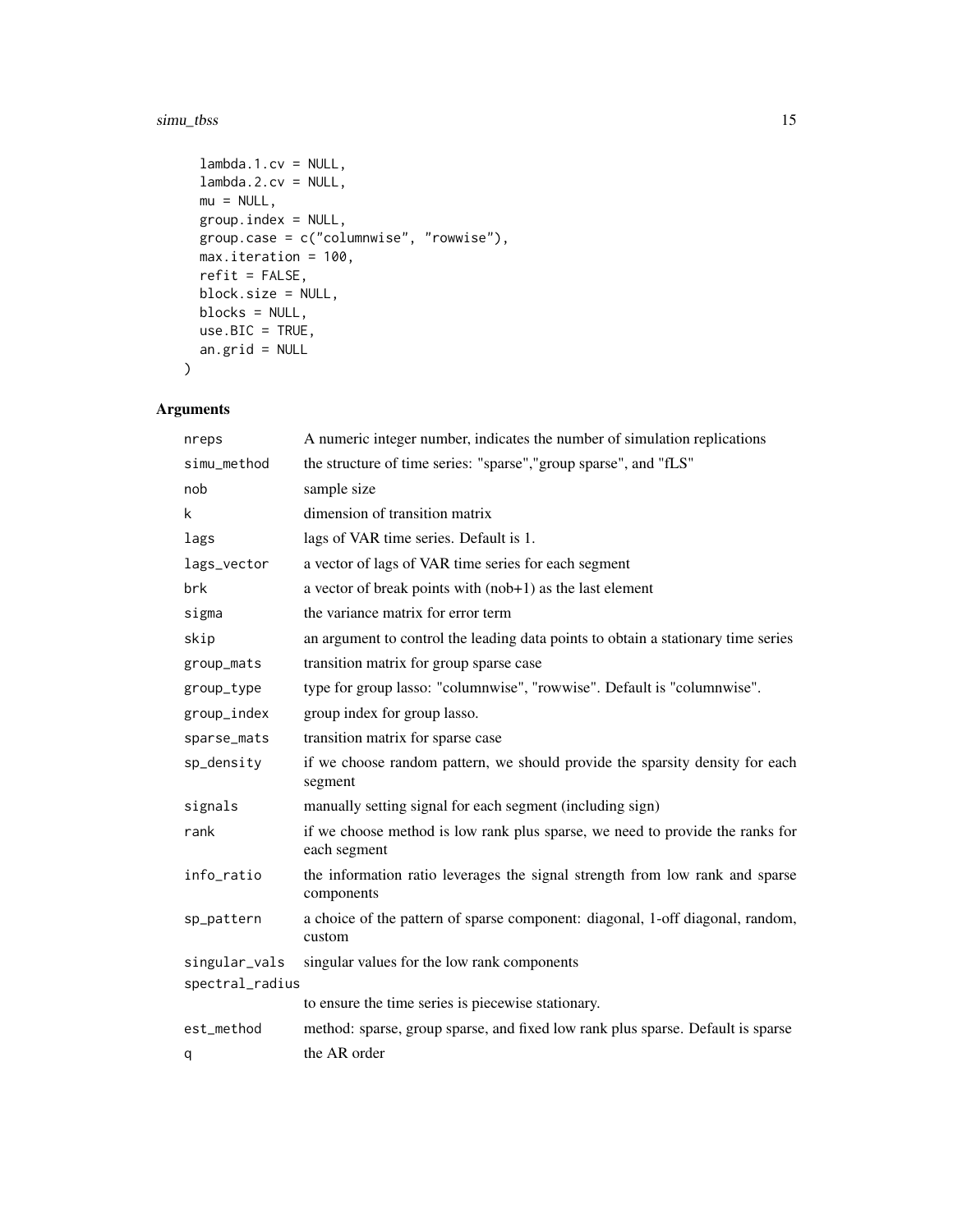| tol           | tolerance for the fused lasso                                                          |
|---------------|----------------------------------------------------------------------------------------|
| lambda.1.cv   | tuning parameter lambda_1 for fused lasso                                              |
| lambda.2.cv   | tuning parameter lambda_2 for fused lasso                                              |
| mu            | tuning parameter for low rank component, only available when method is set to<br>"fLS" |
| group.index   | group index for group sparse case                                                      |
| group.case    | group sparse pattern: column, row.                                                     |
| max.iteration | max number of iteration for the fused lasso                                            |
| refit         | logical; if TRUE, refit the VAR model for parameter estimation. Default is<br>FALSE.   |
| block.size    | the block size                                                                         |
| blocks        | the blocks                                                                             |
| use.BIC       | use BIC for k-means part                                                               |
| an.grid       | a vector of an for grid searching                                                      |
|               |                                                                                        |

A S3 object of class, named VARDetect.simu.result

est\_cps A list of estimated change points, including all replications est\_sparse\_mats A list of estimated sparse components for all replications est\_lowrank\_mats A list of estimated low rank components for all replications est\_phi\_mats A list of estimated model parameters, transition matrices for VAR model running\_times A numeric vector, containing all running times

```
nob <- 4000; p <- 15
brk \leq c(floor(nob / 3), floor(2 \star nob / 3), nob + 1)
m <- length(brk); q.t <- 1
sp_density \leq rep(0.05, m * q.t)
signals <-c(-0.6, 0.6, -0.6)try_simu <- simu_tbss(nreps = 3, simu_method = "sparse", nob = nob,
                      k = p, lags = q.t, brk = brk, sigma = diag(p),
                      signals = signals, sp_density = sp_density,
                      sp\_pattern = "random", est\_method = "sparse", q = q.t,refit = TRUE)
```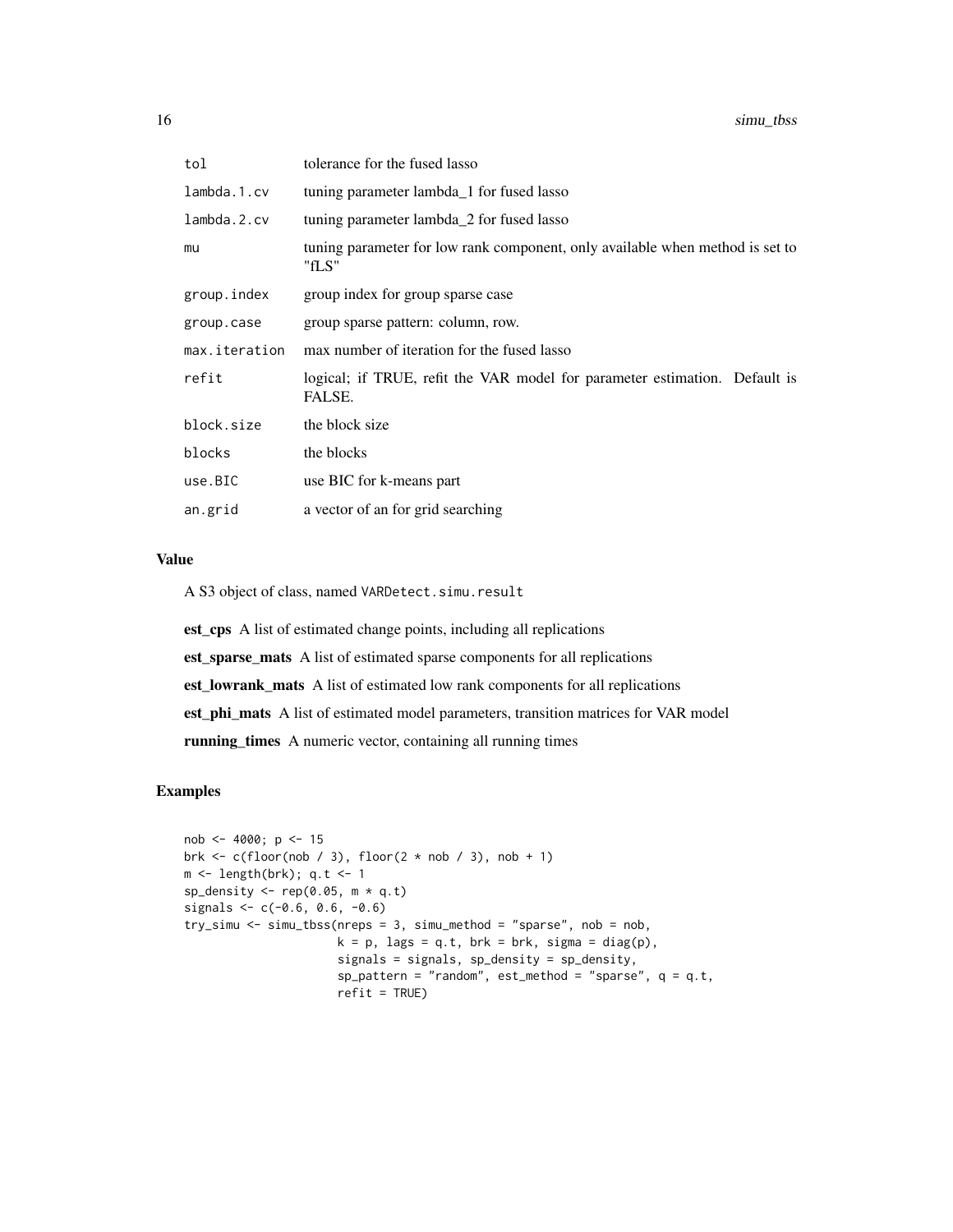<span id="page-16-0"></span>

#### Description

This function is used for generate simulated time series

#### Usage

```
simu_var(
 method = c("sparse", "group sparse", "fLS", "LS"),
 nob = 300,k = 20,
 lags = 1,lags_vector = NULL,
 brk,
  sigma = NULL,
  skip = 50,
  spectral_radius = 0.98,
  seed = NULL,
  sp_density = NULL,
 group_mats = NULL,
 group_index = NULL,
 group_type = c("columnwise", "rowwise"),
  sparse_mats = NULL,
  sp_pattern = c("off-diagonal", "diagonal", "random"),
  rank = NULL,info_ratio = NULL,
 signals = NULL,
  singular_vals = NULL
\mathcal{E}
```
#### Arguments

| method          | the structure of time series: "sparse", "group sparse", "fLS", "LS"               |
|-----------------|-----------------------------------------------------------------------------------|
| nob             | sample size                                                                       |
| k               | dimension of transition matrix                                                    |
| lags            | lags of VAR time series. Default is 1.                                            |
| lags_vector     | a vector of lags of VAR time series for each segment                              |
| brk             | a vector of break points with $(nob+1)$ as the last element                       |
| sigma           | the variance matrix for error term                                                |
| skip            | an argument to control the leading data points to obtain a stationary time series |
| spectral_radius |                                                                                   |
|                 |                                                                                   |

to ensure the time series is piecewise stationary.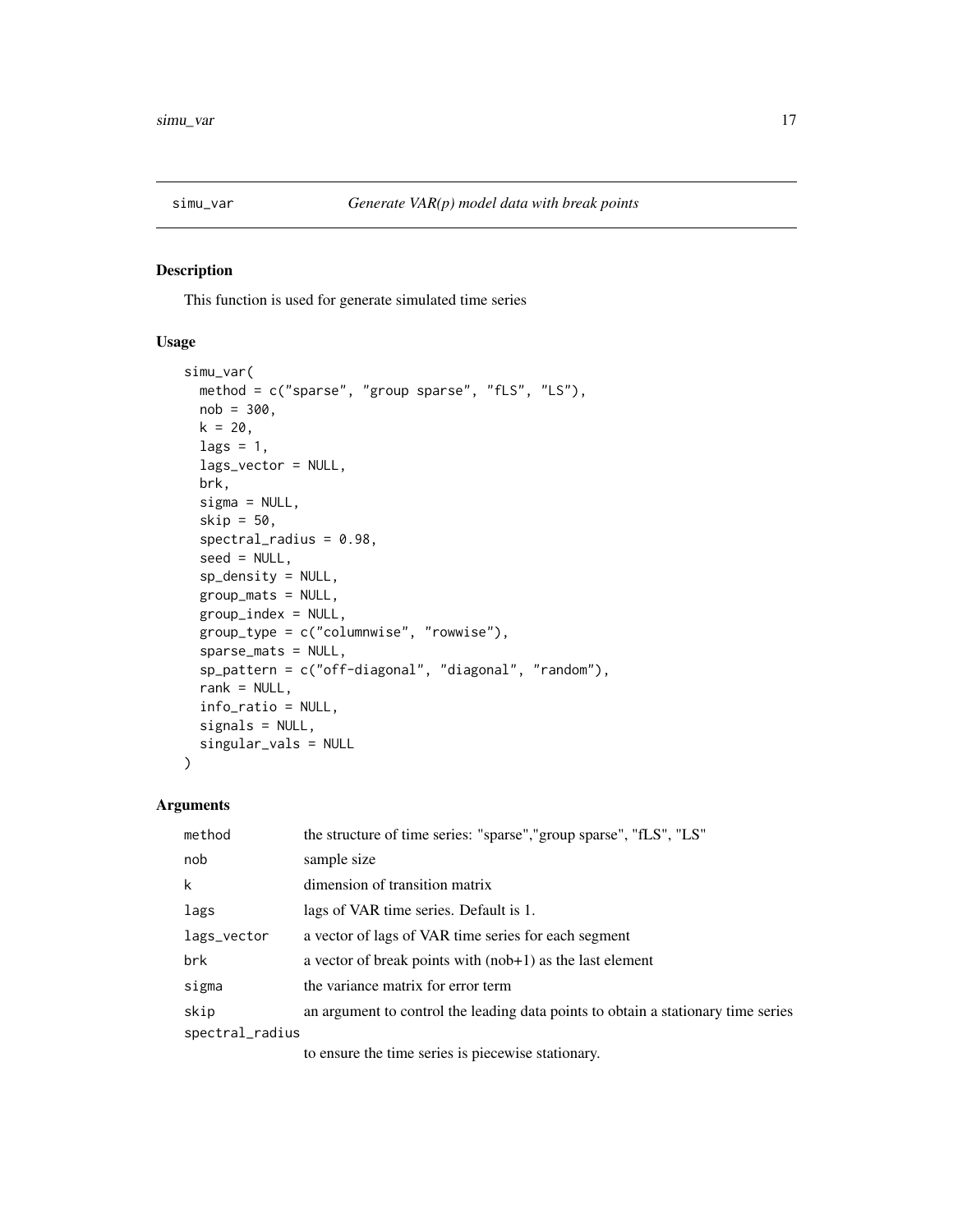| seed          | an argument to control the random seed. Default seed is 1.                                    |
|---------------|-----------------------------------------------------------------------------------------------|
| sp_density    | if we choose random pattern, we should provide the sparsity density for each<br>segment       |
| group_mats    | transition matrix for group sparse case                                                       |
| group_index   | group index for group lasso.                                                                  |
| group_type    | type for group lasso: "columnwise", "rowwise". Default is "columnwise".                       |
| sparse_mats   | transition matrix for sparse case                                                             |
| sp_pattern    | a choice of the pattern of sparse component: diagonal, 1-off diagonal, random,<br>custom      |
| rank          | if we choose method is low rank plus sparse, we need to provide the ranks for<br>each segment |
| info_ratio    | the information ratio leverages the signal strength from low rank and sparse<br>components    |
| signals       | manually setting signal for each segment (including sign)                                     |
| singular_vals | singular values for the low rank components                                                   |

A list object, which contains the followings

series matrix of timeseries data

noises matrix of noise term data

sparse\_mats list of sparse matrix in the transition matrix

lowrank\_mats list of low-rank matrix in the transition matrix

```
nob <- (10^3*4); #number of time points
p <- 15; # number of time series components
brk <- c(floor(nob/3),floor(2*nob/3),nob+1); # true break points with nob+1 as the last element
m0 <- length(brk) -1; # number of break points
q.t <- 2; # the true AR order
m <- m0+1 #number of segments
sp_density <- rep(0.05, m*q.t) #sparsity level (5%)
try<-simu_var("sparse",nob=nob,k=p,lags=q.t,brk =brk,sp_pattern="random",sp_density=sp_density)
print(plot_matrix(do.call("cbind",try$model_param), m*q.t ))
```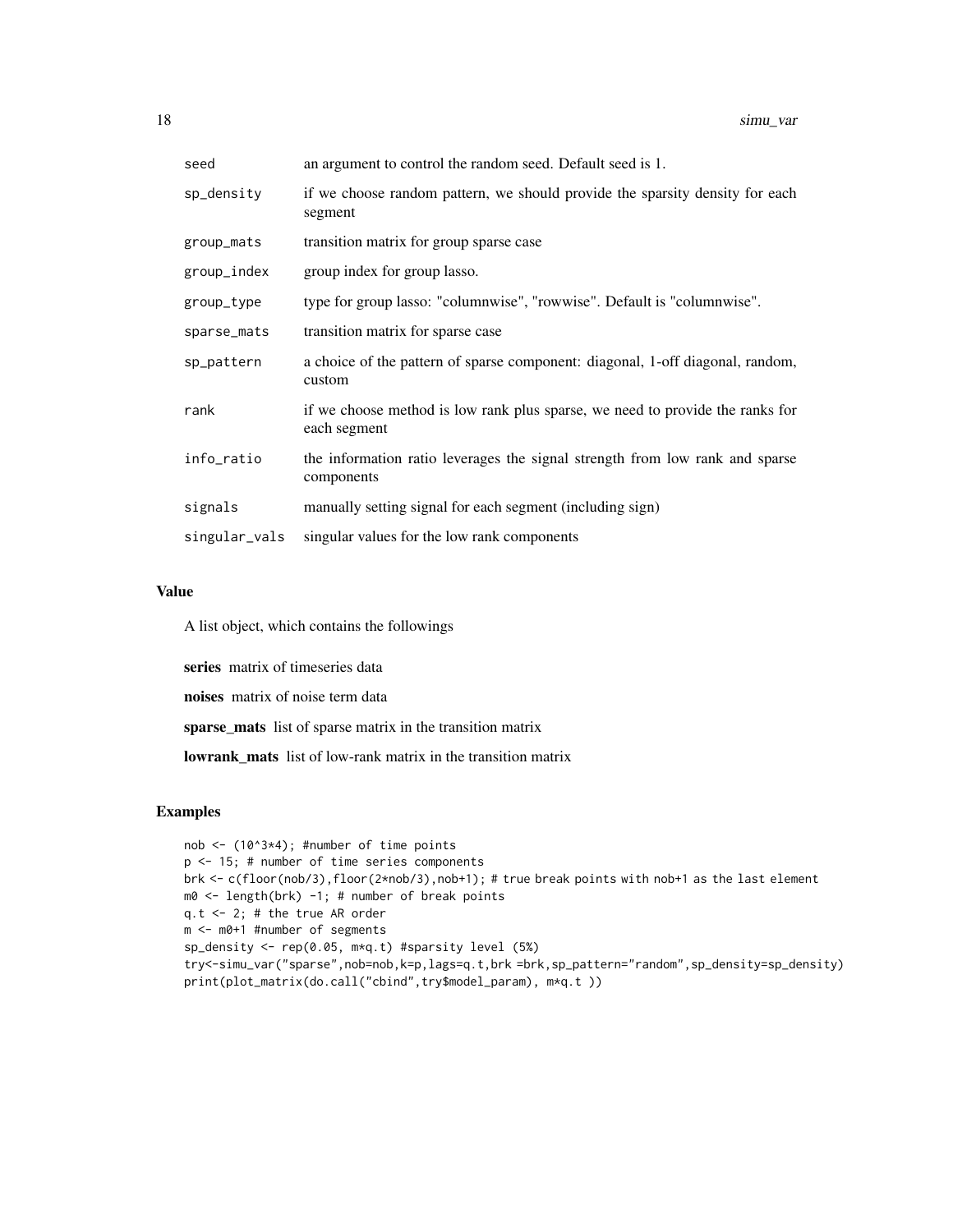<span id="page-18-0"></span>summary.VARDetect.result

*Function to summarize the change points estimated by VARDetect*

#### Description

Summary method for objects of class VARDetect.result

#### Usage

```
## S3 method for class 'VARDetect.result'
summary(object, threshold = 0.1, ...)
```
#### Arguments

| object                  | a VARDetect.result object                                                    |
|-------------------------|------------------------------------------------------------------------------|
| threshold               | A numeric positive value, used to determine the threshold of nonzero entries |
| $\cdot$ $\cdot$ $\cdot$ | not in use                                                                   |

#### Value

A series of summary, including the estimated change points, running time

#### Examples

```
nob <- 1000
p \le -15brk \leq c(floor(nob / 3), floor(2 \star nob / 3), nob + 1)
m <- length(brk)
q.t < -1try <- simu_var('sparse',nob=nob,k=p,lags=q.t,brk=brk,sp_pattern="off-diagonal",seed=1)
data <- try$series
data <- as.matrix(data)
fit \leq tbss(data, method = "sparse", q = q.t)
summary(fit)
```

```
summary.VARDetect.simu.result
                          A function to summarize the results for simulation
```
#### Description

A function to summarize the results for simulation class VARDetect.simu.result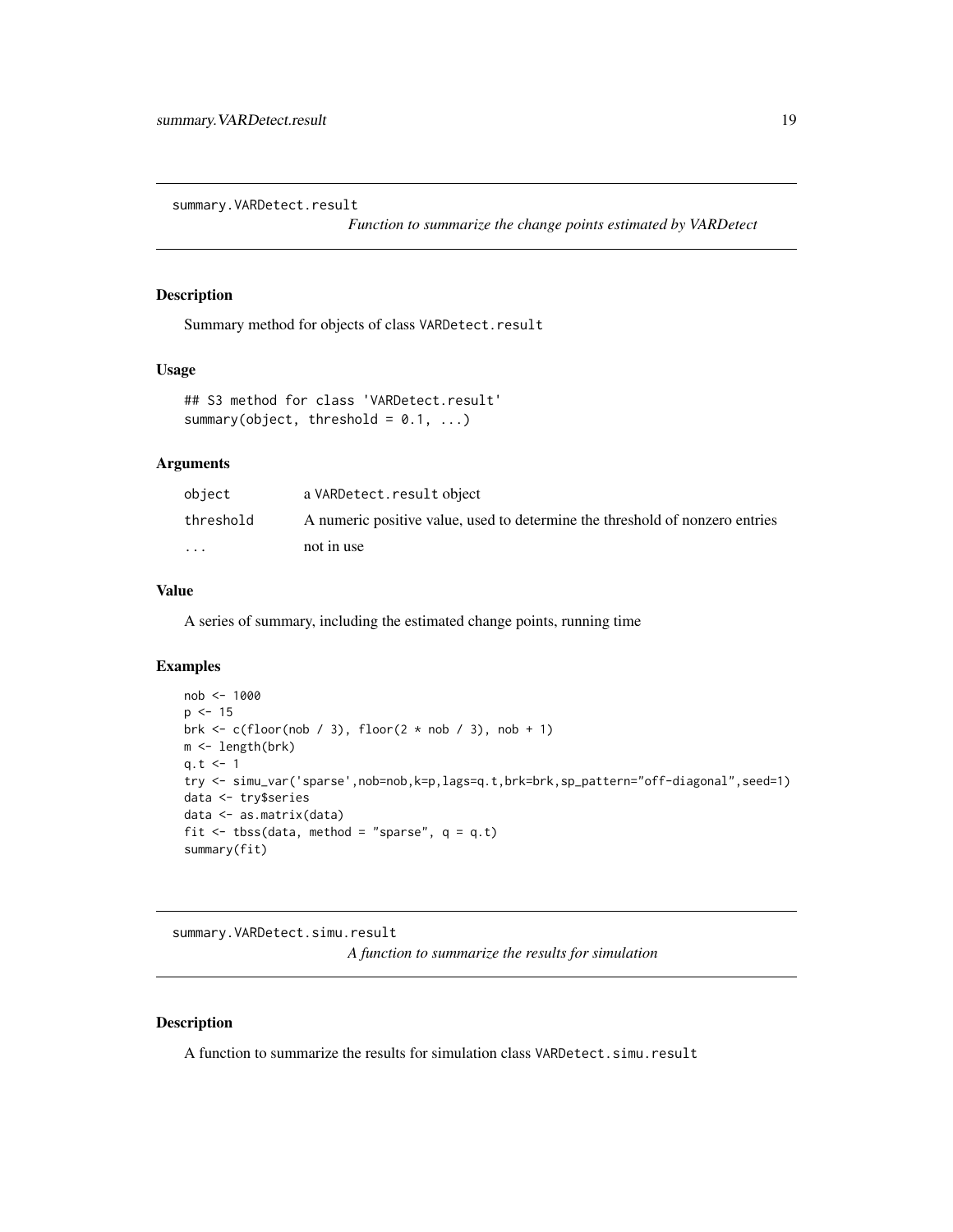#### <span id="page-19-0"></span>Usage

```
## S3 method for class 'VARDetect.simu.result'
summary(object, critical = 5, ...)
```
#### Arguments

| object                  | A S3 object of class VARDetect.simu.result                                                                                |
|-------------------------|---------------------------------------------------------------------------------------------------------------------------|
| critical                | A positive integer, set as the critical value defined in selection rate, to control<br>the range of success, default is 5 |
| $\cdot$ $\cdot$ $\cdot$ | not in use                                                                                                                |

#### Value

A series of summary, including the selection rate, Hausdorff distance, and statistical measurements, running times

#### Examples

```
nob <- 4000; p <- 15
brk <- c(floor(nob / 3), floor(2 * nob / 3), nob + 1)
m <- length(brk); q.t <- 1
sp_density \leq rep(0.05, m * q.t)
signals <- c(-0.6, 0.6, -0.6)
try_simu <- simu_tbss(nreps = 3, simu_method = "sparse", nob = nob,
                      k = p, lags = q.t, brk = brk, sigma = diag(p),
                      signals = signals, sp_density = sp_density,
                      sp_pattern = "random", est_method = "sparse",
                      q = q.t, refit = TRUE)
summary(try_simu, critical = 5)
```
tbss *block segmentation scheme (BSS).*

#### Description

Perform the block segmentation scheme (BSS) algorithm to detect the structural breaks in large scale high-dimensional non-stationary VAR models.

#### Usage

```
tbss(
 data,
 method = c("sparse", "group sparse", "fLS"),
 group.case = c("columnwise", "rowwise"),
 group.index = NULL,
```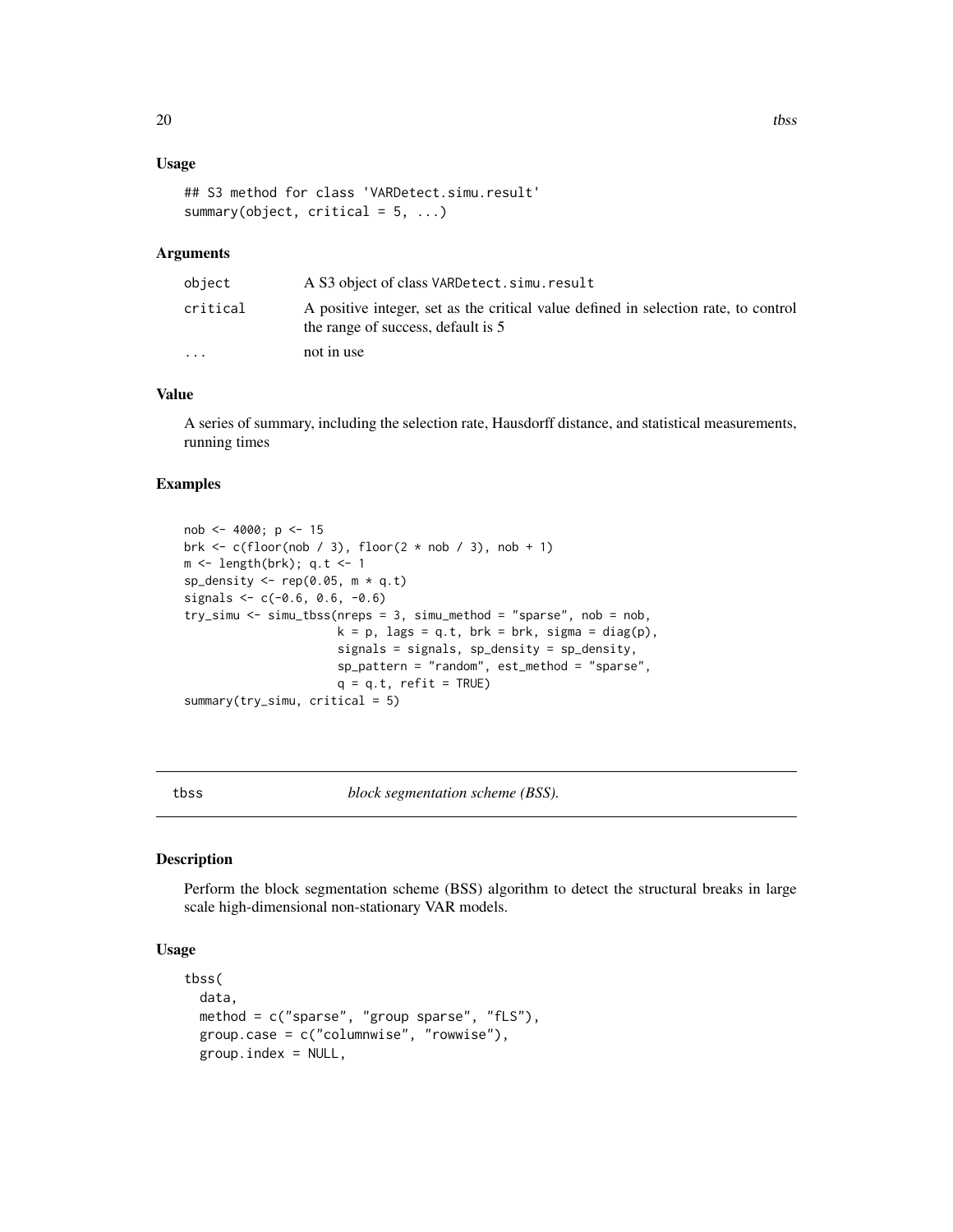```
lambda.1.cv = NULL,lambda.2.cv = NULL,mu = NULL,q = 1,
 max.iteration = 50,
  tol = 10^(-2),
 block.size = NULL,
 blocks = NULL,
  refit = FALSE,use.BIC = TRUE,an.grid = NULL
\mathcal{L}
```
#### Arguments

| data          | input data matrix, with each column representing the time series component             |
|---------------|----------------------------------------------------------------------------------------|
| method        | method: sparse, group sparse, and fixed low rank plus sparse. Default is sparse        |
| group.case    | group sparse pattern: column, row.                                                     |
| group.index   | group index for group sparse case                                                      |
| lambda.1.cv   | tuning parameter lambda_1 for fused lasso                                              |
| lambda.2.cv   | tuning parameter lambda_2 for fused lasso                                              |
| mu            | tuning parameter for low rank component, only available when method is set to<br>"fLS" |
| q             | the AR order                                                                           |
| max.iteration | max number of iteration for the fused lasso                                            |
| tol           | tolerance for the fused lasso                                                          |
| block.size    | the block size                                                                         |
| blocks        | the blocks                                                                             |
| refit         | logical; if TRUE, refit the VAR model for parameter estimation. Default is<br>FALSE.   |
| use.BIC       | use BIC for k-means part                                                               |
| an.grid       | a vector of an for grid searching                                                      |

#### Value

S3 object of class VARDetect.result, which contains the followings

data the original dataset

q the time lag user specified, a numeric value

cp final estimated change points, a numeric vector

sparse\_mats estimated sparse components for each segment, a list of numeric matrices

- lowrank\_mats estimated low rank components for each segment, a list of numeric matrices
- est\_phi estimated final model parameters, the summation of the sparse and the low rank components

time computation time for each step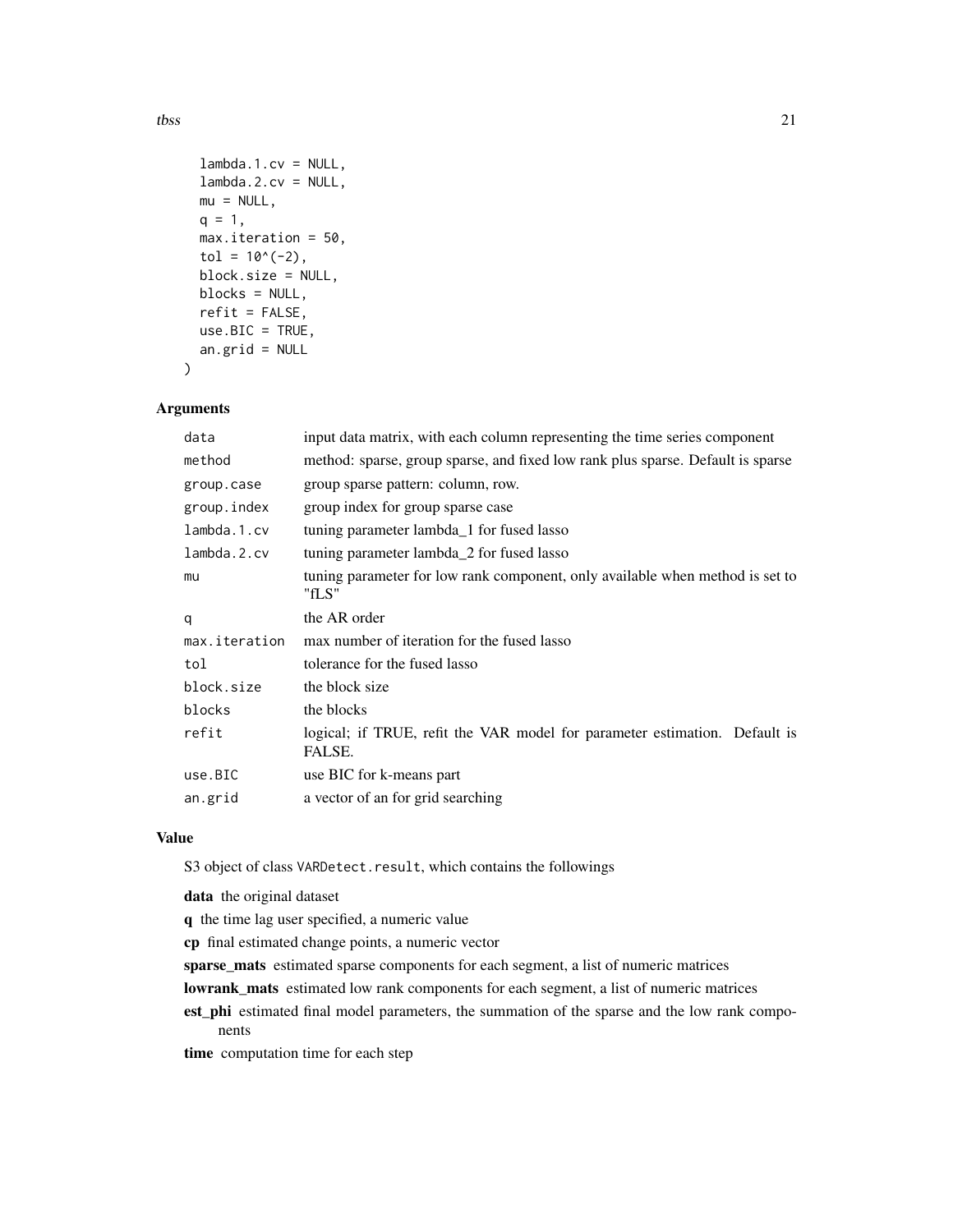#### <span id="page-21-0"></span>Examples

```
#### sparse VAR model
nob <- (10^3); #number of time points
p <- 15; # number of time series components
brk <- c(floor(nob/3),floor(2*nob/3),nob+1); # true break points with nob+1 as the last element
m0 \leq -\text{length}(brk) -1; # number of break points
q.t <- 1; # the true AR order
m <- m0+1 #number of segments
try<-simu_var('sparse',nob=nob,k=p,lags=q.t,brk = brk,sp_pattern="off-diagonal",seed=1)
data <- try$series
data <- as.matrix(data)
#run the bss method
fit \leq tbss(data, method = "sparse", q = q.t)
print(fit)
summary(fit)
plot(fit, data, display = "cp")
plot(fit, data, display = "param")
###### Example for fixed low rank plus sparse structure VAR model
nob <- 300
p \le -15brk <- c(floor(nob/3), floor(2*nob/3), nob+1)
m <- length(brk)
q.t < -1signals <-c(-0.7, 0.7, -0.7)rank <-c(2, 2, 2)singular_vals \leq c(1, 0.75)
info_ratio \leq rep(0.35, 3)
try \le simu_var(method = "fLS", nob = nob, k = p, lags = 1, brk = brk,
                sigma = as.matrix(diag(p)), signs = signals, seed=1,rank = rank, singular_vals = singular_vals, info_ratio = info_ratio,
                sp\_pattern = "off-diagonal", spectral\_radius = 0.9)data <- try$series
data <- as.matrix(data)
fit \le tbss(data, method = "fLS", mu = 150)
print(fit)
summary(fit)
plot(fit, data, display = "cp")
plot(fit, data, display = "param")
```
weekly *weekly stock price data*

#### Description

weekly stock price data

#### Usage

data(weekly)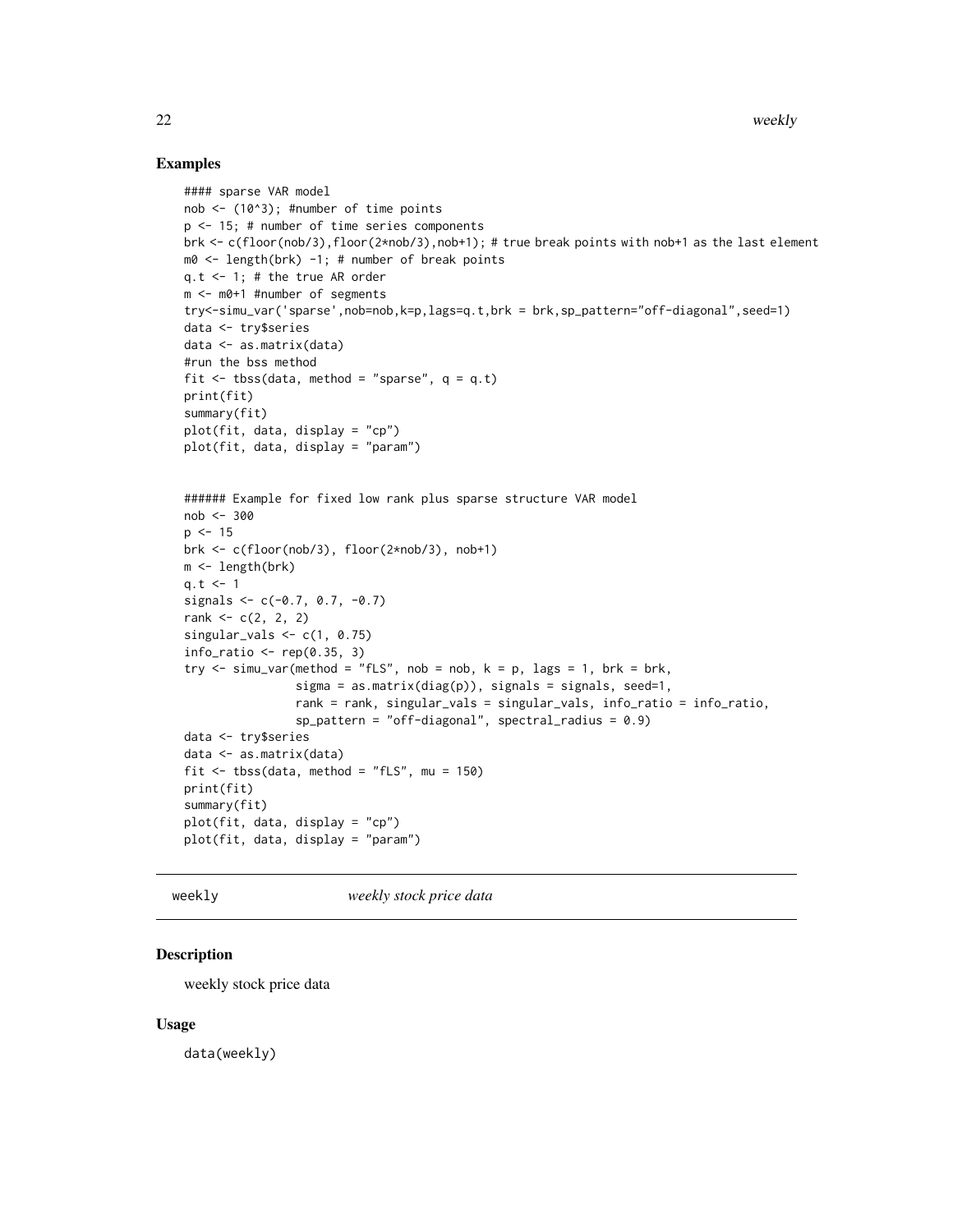weekly 23

### Format

An dataframe of weekly stock price data

## Examples

data(weekly) head(weekly)